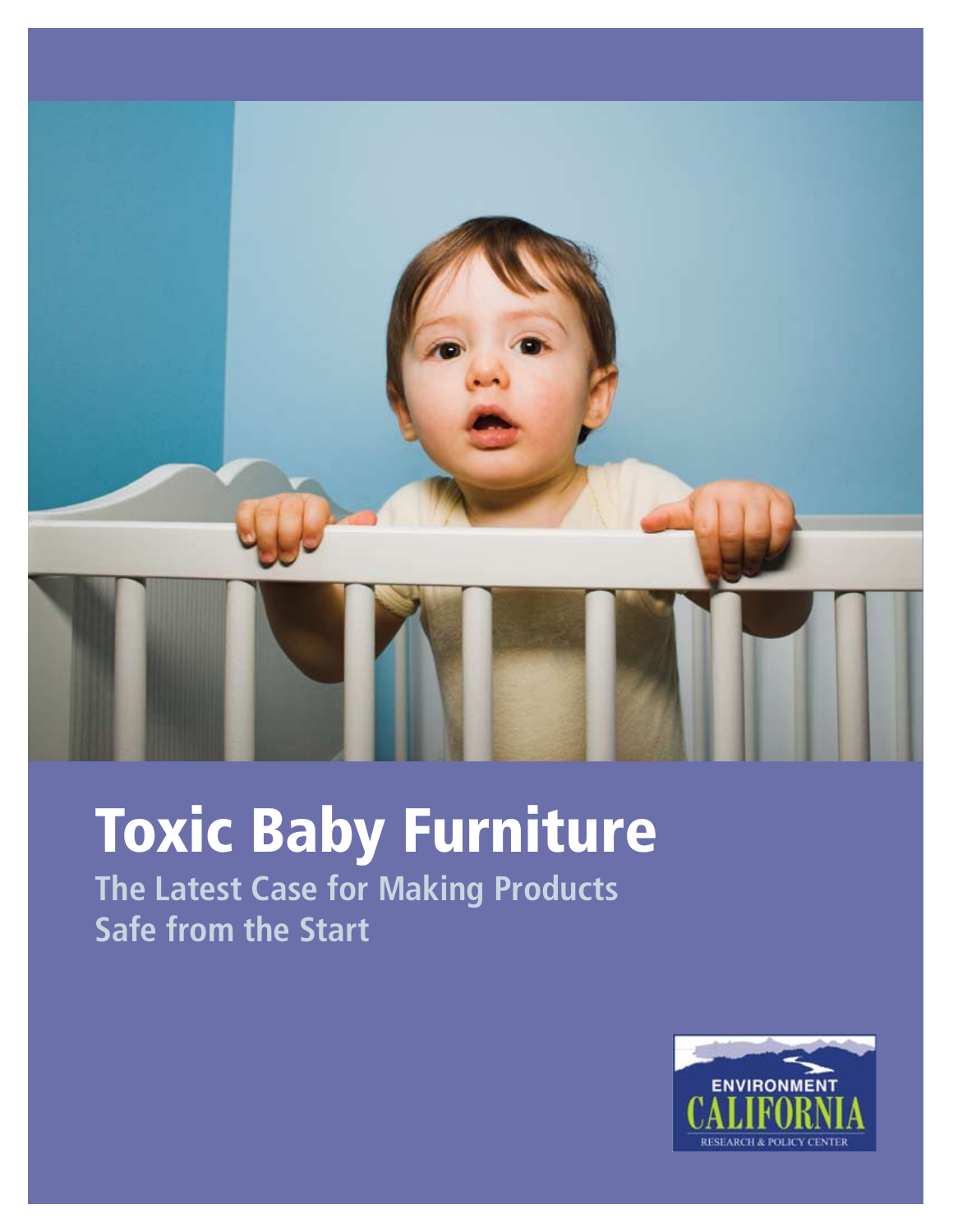## Toxic Baby Furniture The Latest Case for Making Products Safe from the Start

## Environment California Research & Policy Center

Travis Madsen Frontier Group

Rachel Gibson Environment California Research & Policy Center

May 2008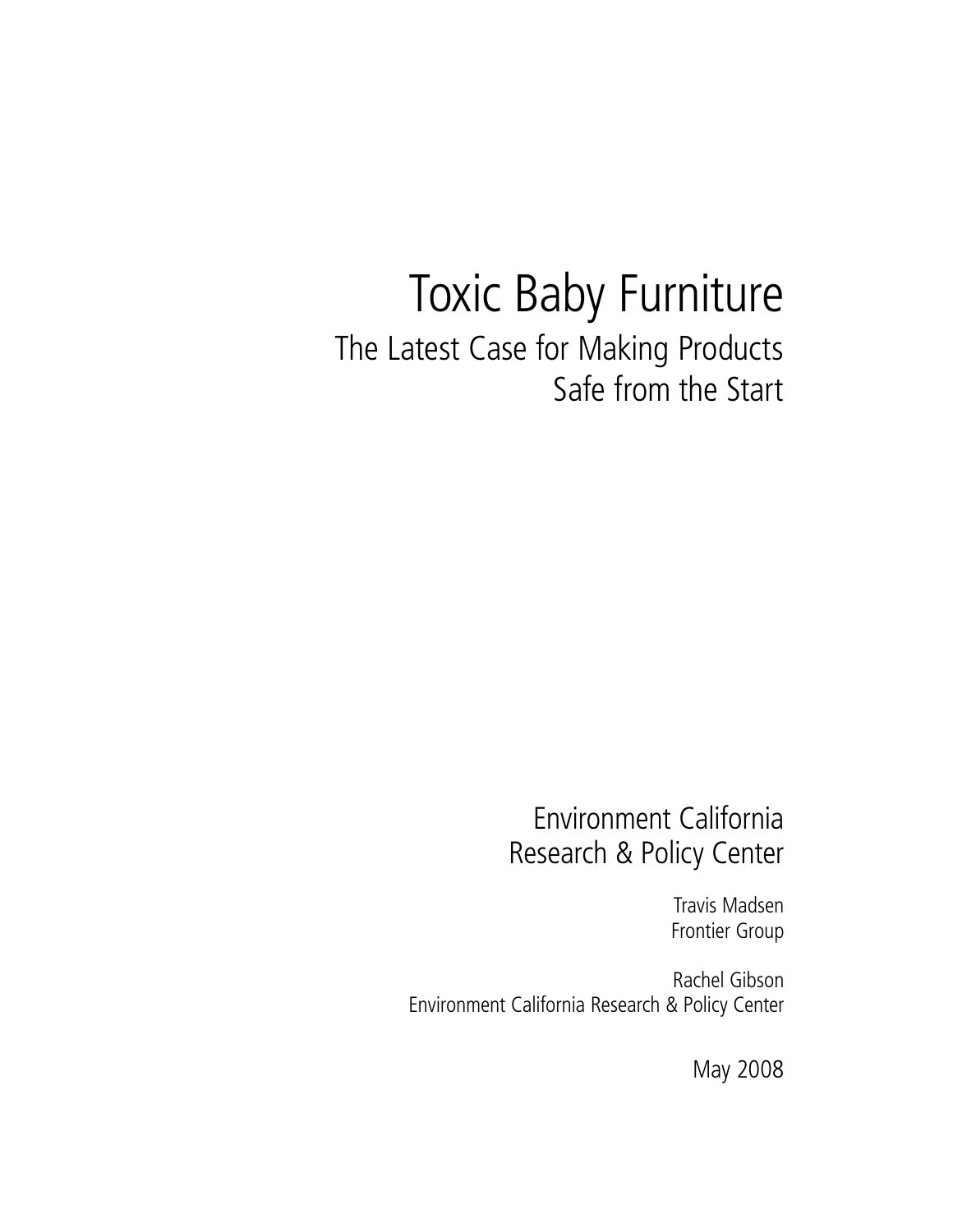## Acknowledgments

Environment California Research & Policy Center gratefully acknowledges Alfred Hodgson and Raja Tannous at Berkeley Analytical Associates, LLC for performing the emissions testing described in this report and for providing technical guidance. Additionally, we thank Dr. Mark J. Mendell of the Lawrence Berkeley National Laboratory, Gretchen Lee of the Breast Cancer Fund, and John Rumpler of Environment America Research & Policy Center for their insightful review.

Funding for this report was provided, in part, by the Public Health Trust, a program of the Public Health Institute, through a defendant's settlement of a legal complaint. Additional generous financial support from The California Wellness Foundation and Clarence E. Heller Charitable Foundation made this report possible.

The opinions expressed in this report are those of the authors and do not necessarily reflect the views of our funders or those who provided review. Any factual errors are strictly the responsibility of the authors.

Copyright 2008 Environment California Research & Policy Center

Environment California Research & Policy Center is a  $501(c)(3)$  organization. We are dedicated to protecting California's air, water and open spaces. We investigate problems, craft solutions, educate the public and decision makers, and help Californians make their voices heard in local, state and national debates over the quality of our environment and our lives.

Frontier Group conducts independent research and policy analysis to support a cleaner, healthier and more democratic society. Our mission is to inject accurate information and compelling ideas into public policy debates at the local, state and federal levels.

For more information about Environment California Research & Policy Center, or for additional copies of this report, please visit our Web site at www.environmentcalifornia.org.

*Cover photo credit: Fred Goldstein, istockphoto.com Design and layout: Harriet Eckstein Graphic Design*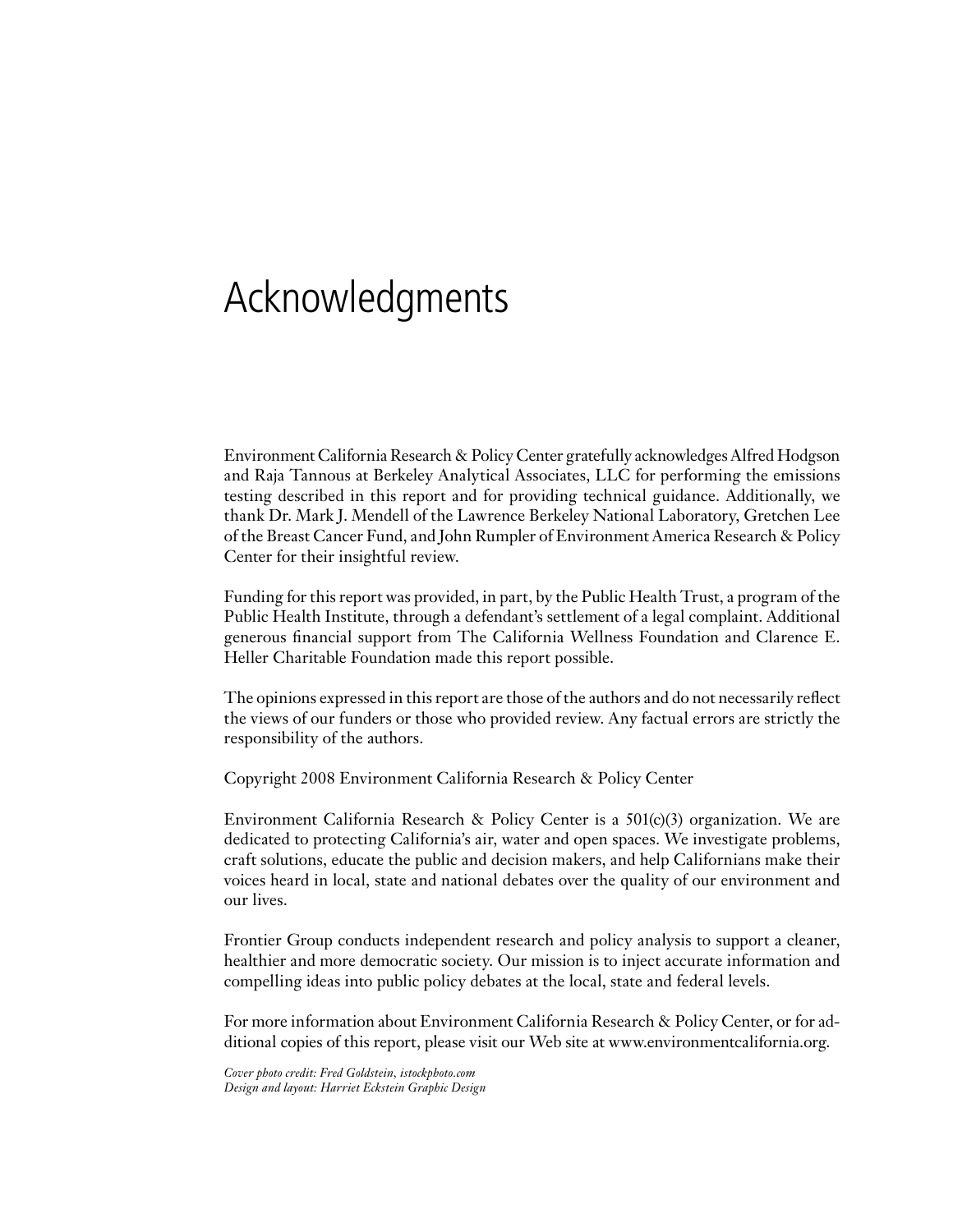## Table of Contents

| <b>Executive Summary</b>                                                                                                                                                                                                                                                                                 | 1                        |
|----------------------------------------------------------------------------------------------------------------------------------------------------------------------------------------------------------------------------------------------------------------------------------------------------------|--------------------------|
| Introduction                                                                                                                                                                                                                                                                                             | 5                        |
| The Health Risks of Formaldehyde Exposure<br>Formaldehyde Is an Indoor Air Pollutant<br>Formaldehyde Exposure Is Associated with Allergies, Asthma, and Cancer                                                                                                                                           | 7<br>$\overline{7}$<br>9 |
| Testing Results: Many Baby Nursery Furnishings<br>Emit Formaldehyde<br>Furniture Containing Composite Wood Showed the Highest Emissions<br>A Home Furnished with High-Emitting Products Likely<br>Increases a Child's Risk of Developing Allergies or Asthma<br>Other Products Emitted Less Formaldehyde | 11<br>11<br>13<br>15     |
| How the Current Chemical Regulatory System<br><b>Fails Children</b><br>Inadequate Resources and Legal Authority Often Prevent Regulatory Action<br>Formaldehyde Is Just One of Thousands of Hazardous Chemicals on the Market                                                                            | 18<br>18<br>21           |
| A New Approach: Green Chemistry                                                                                                                                                                                                                                                                          | 22                       |
| Methodology                                                                                                                                                                                                                                                                                              | 26                       |
| Appendix: Detailed Product Identification<br>& Testing Results                                                                                                                                                                                                                                           | 28                       |
| <b>Notes</b>                                                                                                                                                                                                                                                                                             | 30                       |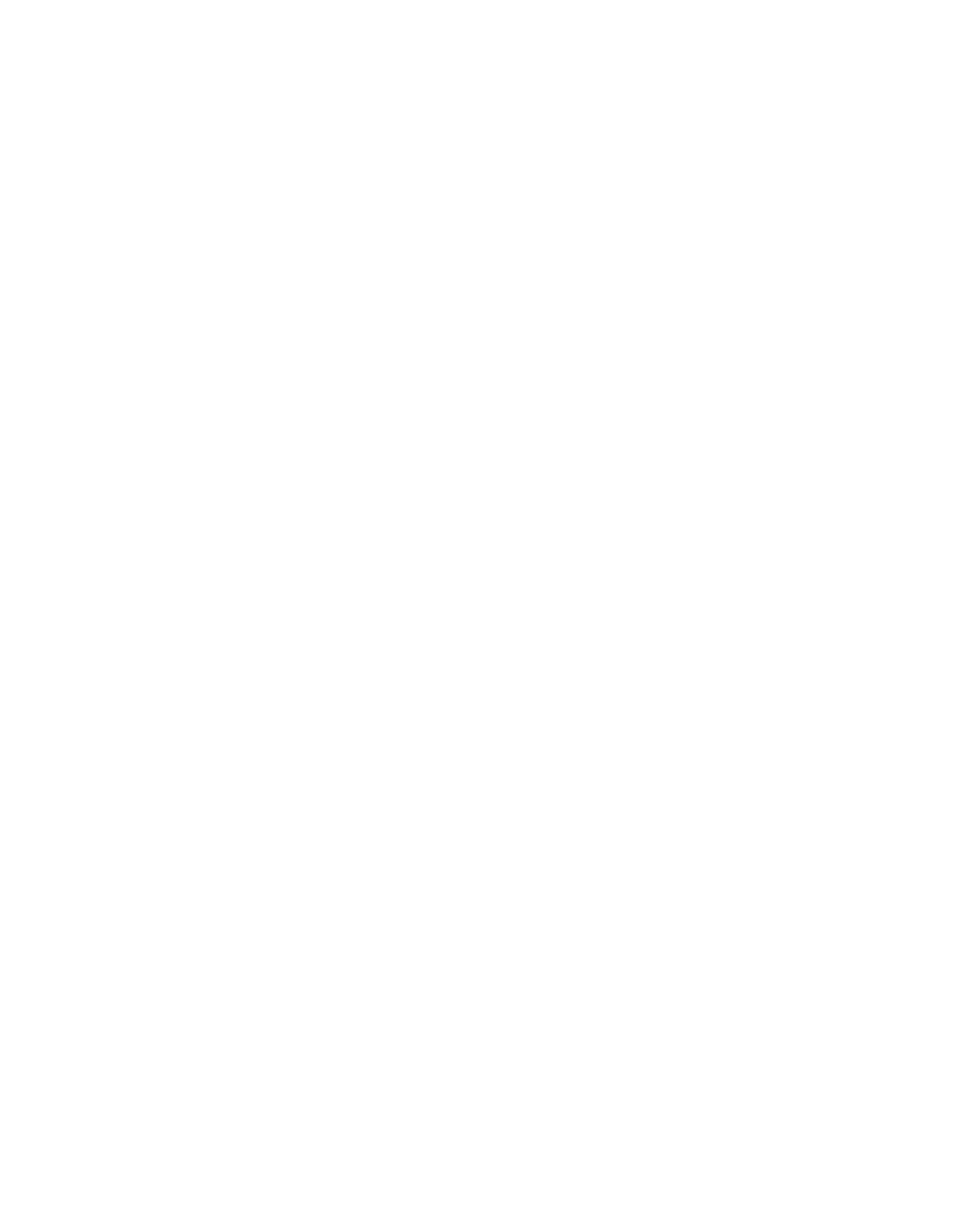## Executive Summary

**F**urnishings containing formalde-<br>hyde —a toxic chemical linked with<br>allergies, asthma, and cancer—can<br>contaminate indoor air within California urnishings containing formaldehyde —a toxic chemical linked with allergies, asthma, and cancer—can homes. Babies and young children are particularly vulnerable to harm.

To evaluate the potential dangers children face, Environment California Research & Policy Center purchased 21 products intended for use in a baby's nursery and hired a professional laboratory to test them. We found that six of the products produced high levels of formaldehyde vapor. In particular, several brands of cribs and changing tables emit formaldehyde at levels linked with increased risk of developing allergies or asthma.

To protect children from formaldehyde and other chemical hazards, California should adopt a new approach to chemical regulation, encouraging manufacturers to design products that are safe from the start.

#### **Many baby nursery furnishings emit formaldehyde.**

• Of the products tested, the Child Craft Oak Crib emitted the largest amount of formaldehyde. The crib includes a drawer made from composite wood, which is often manufactured using formaldehydebased glue.

- Other products with high formaldehyde emissions included the Bridget 4-in-1 Crib by Delta, the Kayla II Changing Table by Storkcraft, the Berkley Changing Table by Jardine Enterprises, the Country Style Changing Table by South Shore Furniture, and the Rochester Cognac Crib by Storkcraft.
- The remaining 15 products tested including the Olympia Single Crib by Jardine Enterprises; several wastebaskets, lamps, and shelves made with composite wood; and several window valances and wall hangings—emitted relatively low amounts of formaldehyde.

**A baby sleeping in a nursery furnished with a high-emission crib and changing table may face an increased risk of developing allergies and/or asthma.**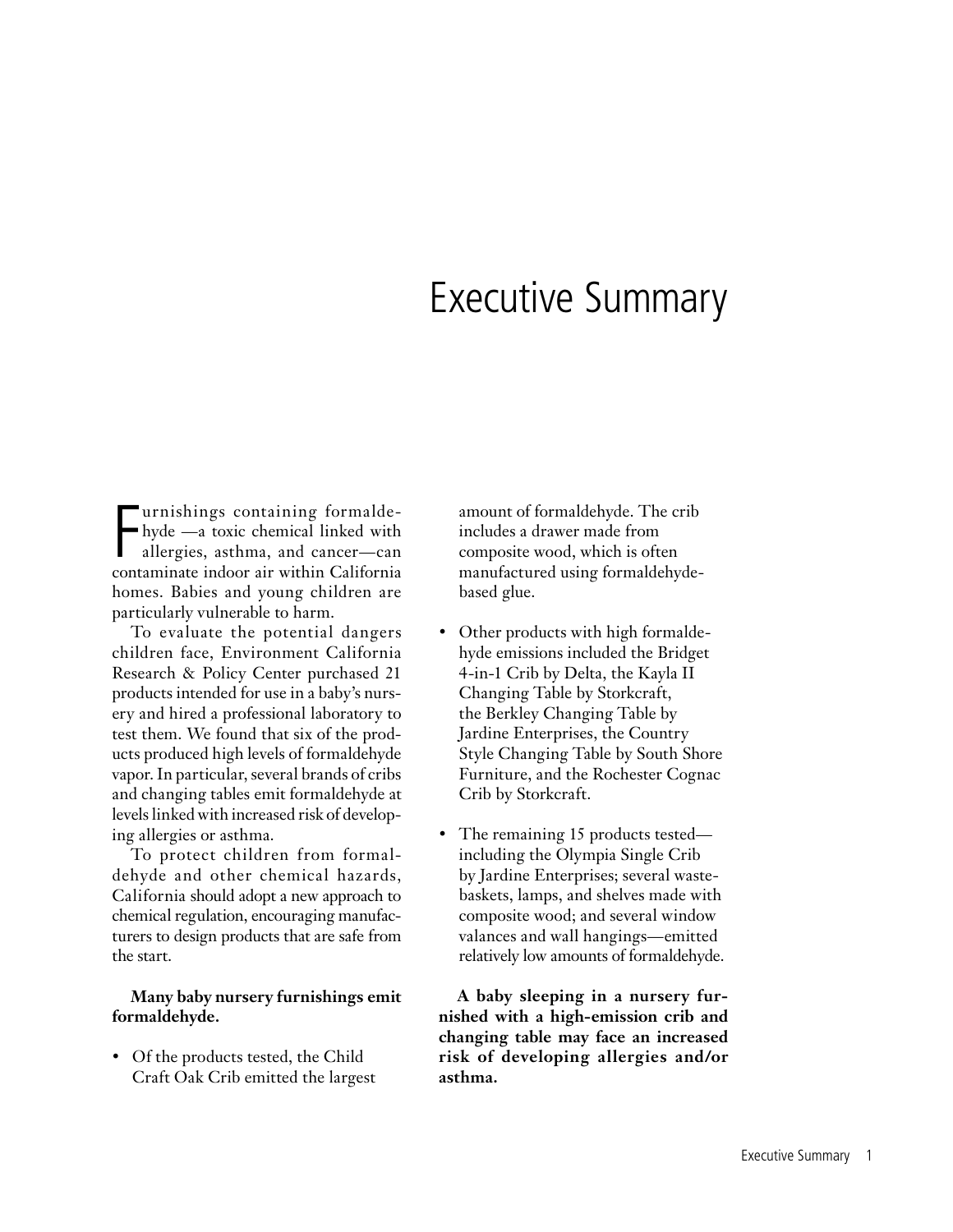- A new single-family home furnished with only a Child Craft Oak Crib and a Storkcraft Kayla II Changing Table would have indoor formaldehyde levels of about 30 parts per billion (ppb) on average throughout the whole house. A less spacious unit in a new apartment building would have indoor formaldehyde levels as high as 52 ppb. (See Table ES-1.) These estimates exclude any additional formaldehyde emissions from building materials or other pieces of furniture within the home.
- Studies have shown that chronic exposure to formaldehyde at levels greater than 16 ppb in indoor air is linked with an increased likelihood of respiratory symptoms (such as coughing) and/or allergic sensitization in children. Indoor formaldehyde levels greater than 50 ppb have been associated with an increased risk of diagnosed childhood asthma.
- Formaldehyde appears to have a large impact on children's respiratory health. For example, in one study, 16 percent of children in homes with formaldehyde levels less than 16 ppb

had diagnosed asthma, while 44 percent had asthma in homes with indoor formaldehyde concentrations greater than 40 ppb.

Moreover, contamination levels could be higher close to the source of emissions. For example, in a lightly ventilated nursery furnished with a Child Craft Oak Crib, formaldehyde levels could be as high as 75 ppb. Formaldehyde exposure could be even higher for an infant actually sleeping in the crib, very close to the source of emissions.

#### **Formaldehyde exposure can cause cancer in the long term.**

- The State of California and the International Agency for Research on Cancer classify formaldehyde as a known human carcinogen.
- Under Proposition 65, California has determined that exposure to formaldehyde at 40 micrograms per day (equivalent to an indoor concentration of about 2 ppb) results in a 1 in 100,000 lifetime risk of cancer. Individually, the Child Craft Oak Crib,

| <b>Product</b>               | <b>Manufacturer</b>   | <b>Retailer</b>    | <b>Estimated Contribution</b><br>to Indoor Formaldehyde<br>Levels (ppb)<br>New Single<br>New Unit in<br><b>Family Home</b><br>Apt.Bldg. |     |
|------------------------------|-----------------------|--------------------|-----------------------------------------------------------------------------------------------------------------------------------------|-----|
| Child Craft Oak Crib         | Child Craft           | Target             | 23                                                                                                                                      | 40  |
| Bridget 4-in-1 Crib          | Delta                 | Wal-Mart           | 11                                                                                                                                      | 18  |
| Kayla II Changing Table      | Storkcraft            | <b>Babies R Us</b> | 6.9                                                                                                                                     | 12  |
| Berkley Changing Table       | Jardine Enterprises   | <b>Babies R Us</b> | 6.2                                                                                                                                     | 11  |
| Country Style Changing Table | South Shore Furniture | Target             | 4.2                                                                                                                                     | 7.2 |
| Rochester Cognac Crib        | Storkcraft            | Target             | 3.6                                                                                                                                     | 6.2 |

| Table ES-1: Estimated Contribution of the Top Six Formaldehyde Emitters to Indoor |
|-----------------------------------------------------------------------------------|
| <b>Air Pollution Levels</b>                                                       |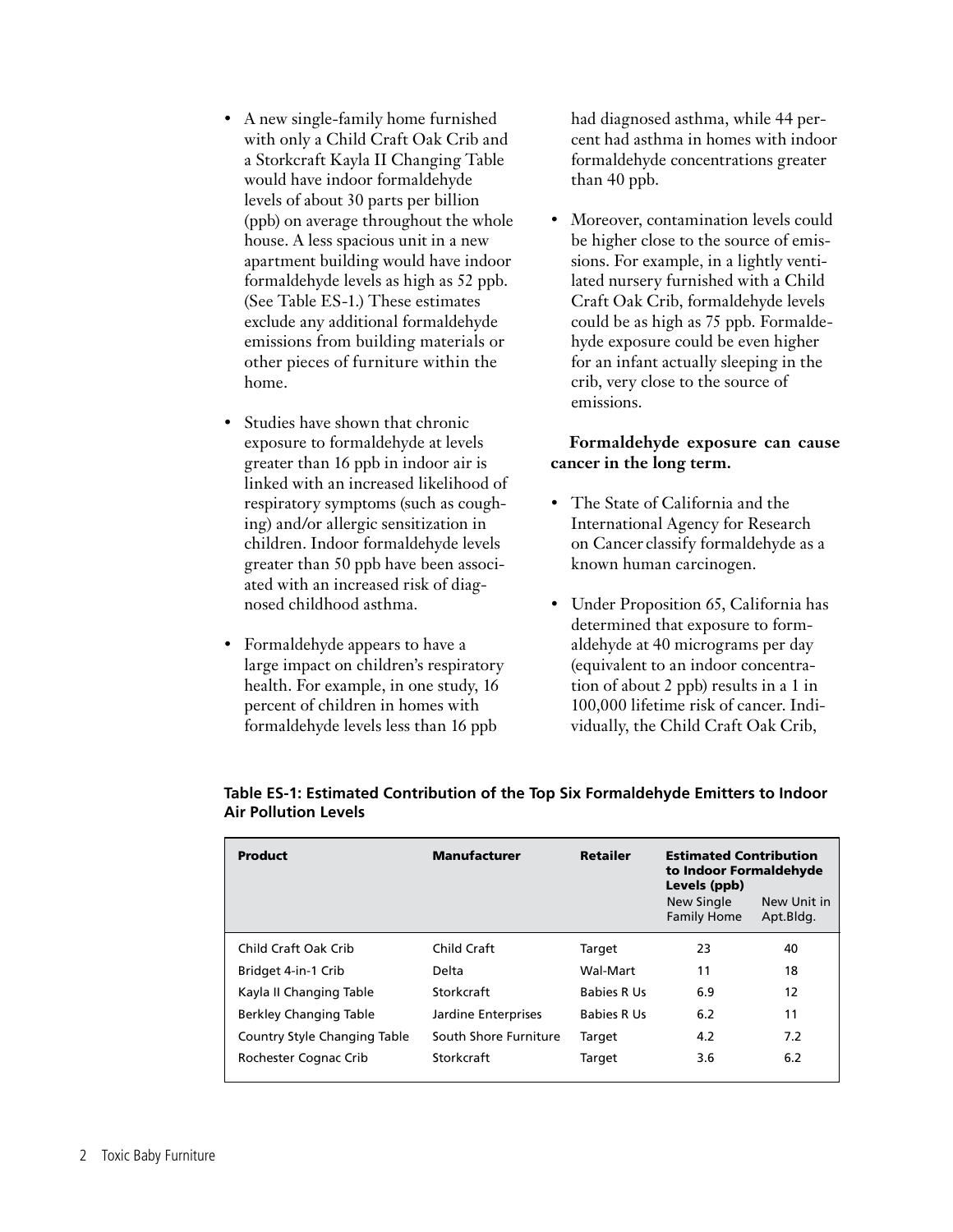## How We Estimated Indoor Air Pollution Levels

E nvironment California Research & Policy Center hired Berkeley Analytical Associates, LLC to test the formaldehyde emissions of selected baby nursery furnishings. Laboratory staff placed each product in an environmental chamber and measured the amount of formaldehyde vapor that that was released to air. We then extrapolated the results to estimate how much each product would contribute to the formaldehyde air concentrations within a typical home. (For technical details, see the Methodology section on page 26.)

the Bridget 4-in-1 Crib, the Kayla II Changing Table, the Berkley Changing Table, the Country Style Changing Table, and the Rochester Cognac Crib each contain enough formaldehyde to contaminate an entire home with levels of formaldehyde greater than this threshold.

**Formaldehyde is just one example of how the chemical regulatory system fails to protect children from health hazards.** 

• Inadequate resources and legal authority often prevent regulatory agencies from taking protective action—even where significant evidence of harm to public health already exists. For example, federal regulators first became aware of links between formaldehyde vapor and respiratory health problems more than 30 years ago. However, stiff resistance from the chemical industry in the early 1980s largely thwarted new rules on formaldehyde emissions. Moreover, California declared formaldehyde to be a toxic air contaminant in 1992—yet 16 years passed before

the state successfully issued a regulation to limit emissions from composite wood.

• In addition to formaldehyde, about 1,400 chemicals on the market today have known or suspected links to cancer, birth defects, and other health problems. And tens of thousands more have not been adequately tested for health impacts.

**To better protect children, California should reform its system of chemical regulation through the Green Chemistry Initiative. This program should:**

- Require chemical manufacturers to prove that each chemical they market is safe.
- Empower regulatory agencies to restrict or ban the manufacture and use of chemicals that pose potential dangers, erring on the side of protecting human health and the environment.
- Ensure public access to information on chemicals and their uses through mandatory reporting requirements.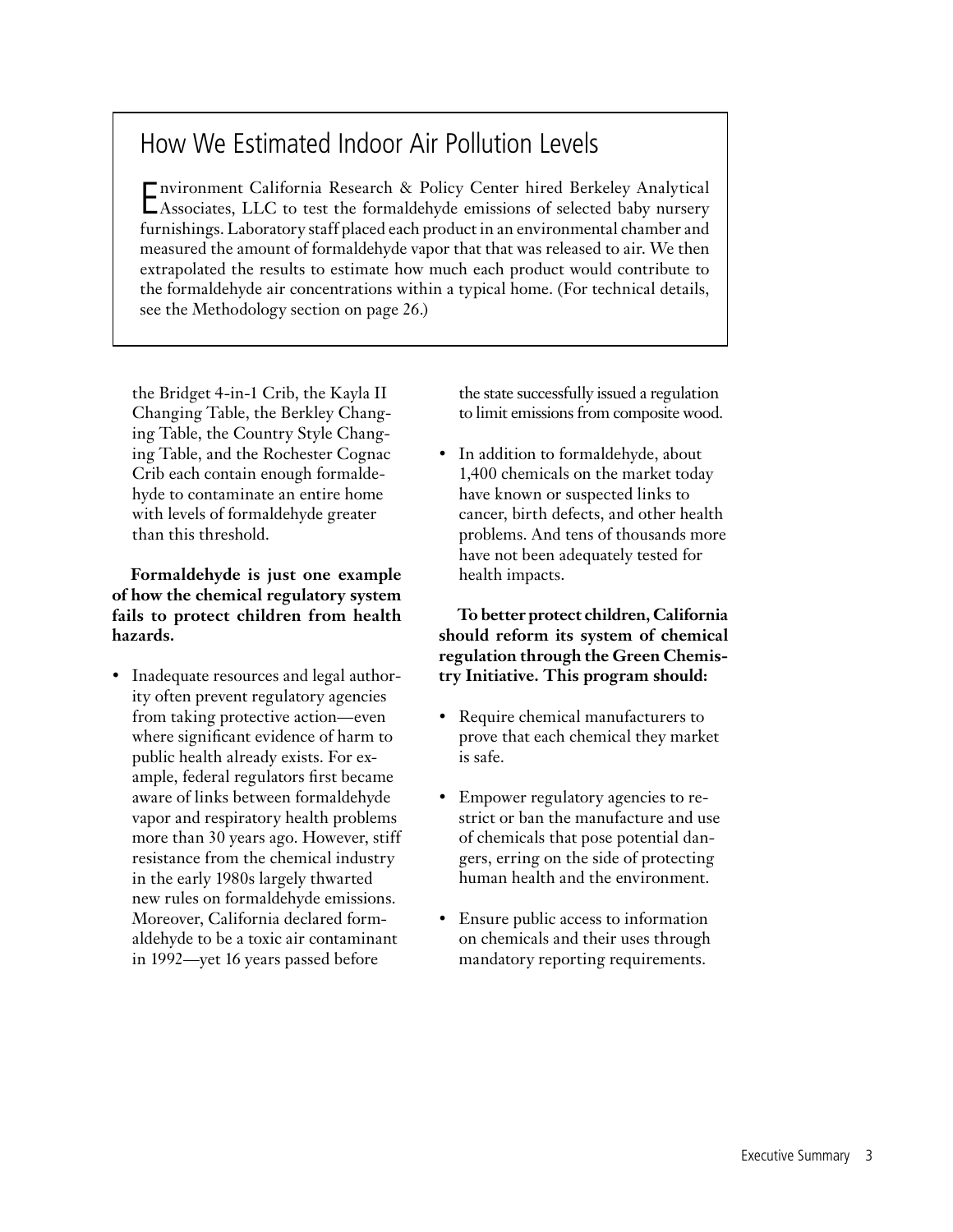## For Parents Seeking to Minimize Children's Exposure to Formaldehyde:

- • Ask about the formaldehyde emissions of furniture, cabinetry and building products before you purchase and install them in your home.
- • If such information is unavailable, avoid products with components made of raw medium density fiberboard or other types of composite wood.
- • Ensure adequate ventilation within your home. Maintain moderate temperatures and humidity levels.
- Place pollution-absorbing plants—such as spider plants, Boston ferns, dwarf date palms, pot mums, or peace lilies—in your home.



*Photo by stock.xchng*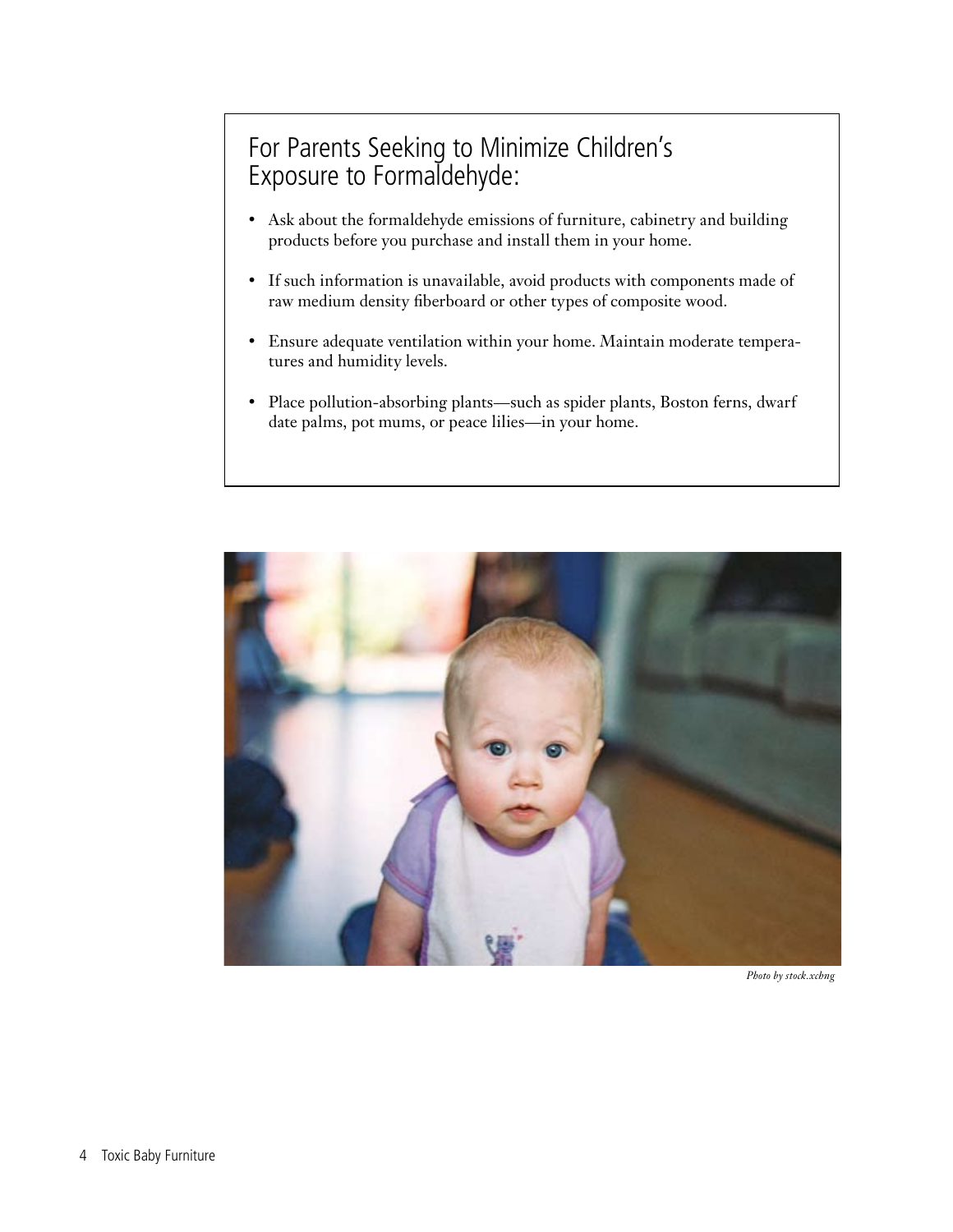## Introduction

This past year, parents got a rude awak-<br>ening. Product recall after product<br>recall made it abundantly clear that<br>dangerous chemicals are making their his past year, parents got a rude awakening. Product recall after product recall made it abundantly clear that way into a variety of products intended for children—and these products are finding their way onto store shelves.<sup>1</sup>

For example, children playing with Aqua Dots, one of Wal-Mart's best selling toys in the fall of 2007, fell seriously ill—even comatose—after swallowing the toy beads. It turned out that the beads were inadvertently coated with a chemical that turns into the "date rape" drug gamma-hydroxy butyrate after ingestion.2 Millions of additional children were exposed to products containing dangerous levels of lead, which can interfere with normal brain development. $3$ 

However, countless additional products remain on store shelves, containing unregulated but hazardous chemicals. Many of these chemicals can cause long-term health problems such as asthma or cancer. Parents can unknowingly bring these chemicals into their homes, where they can adversely affect the health of their families.

In this report, we tell the story of formaldehyde. Despite indications that indoor air contaminated with formaldehyde posed a threat to respiratory health as early as 1976, common consumer products—such as the baby nursery furnishings we identify in the pages that follow—can still emit formaldehyde.

In April 2008, the California Air Resources Board finalized a new rule to limit the amount of formaldehyde emissions from products made of composite wood that are manufactured, sold or used in California.4 With vigorous enforcement, this regulation will reduce our exposure to formaldehyde.

However, formaldehyde—and the toxic substances involved in previous recalls represent just the tip of the iceberg when it comes to chemical hazards in consumer products.

There are more than 75,000 industrial chemicals on the market in the United States.<sup>5</sup> The health effects of almost half of the major industrial chemicals have not been studied at all.6 Of those that have been studied, approximately 1,400 chemicals with known or probable links to cancer, birth defects, reproductive impacts, and other health problems are still in use today.7 Many of these chemicals end up in products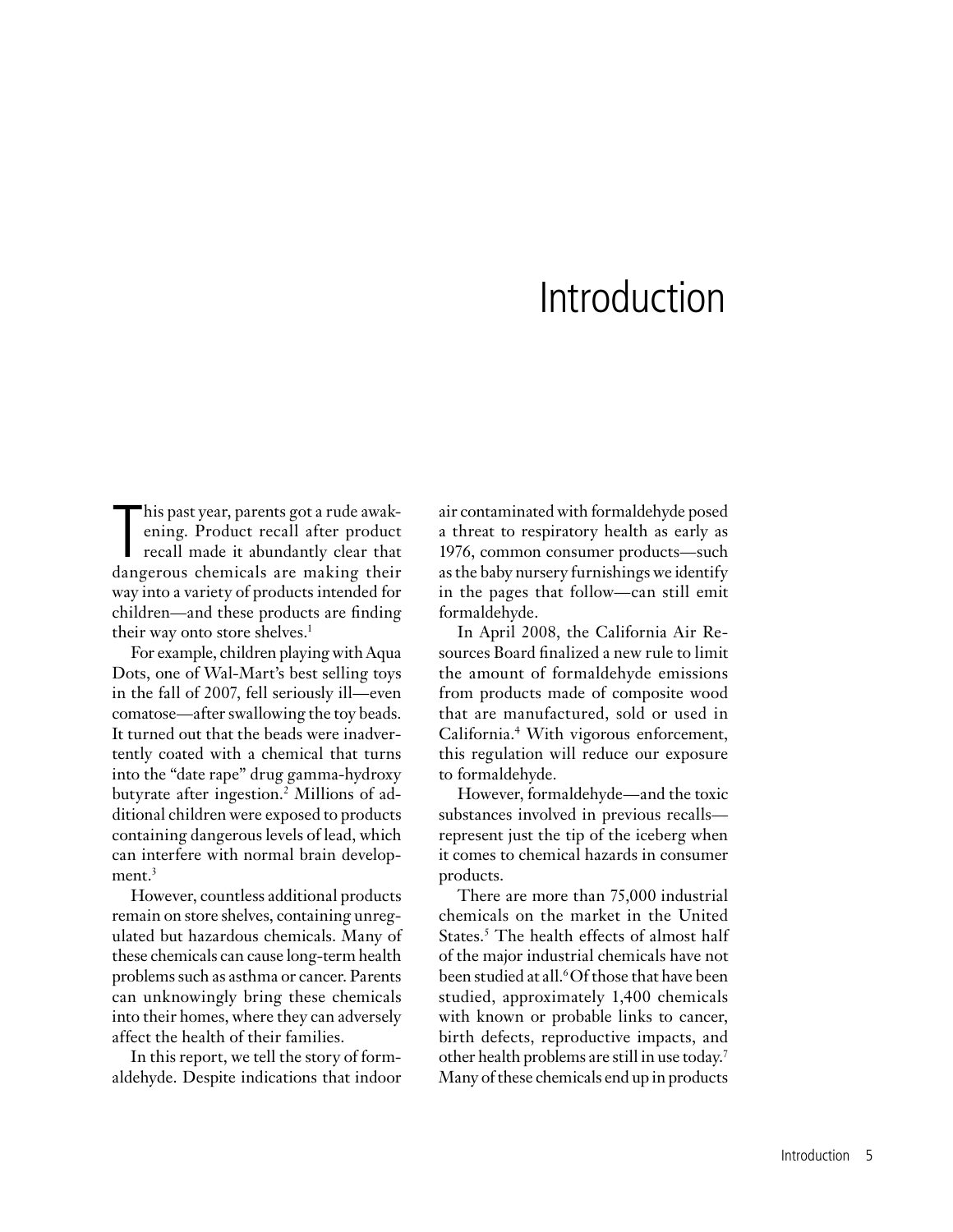that we buy and take into our homes, unbeknownst to consumers.

When the federal government created the Toxic Substances Control Act in response to the PCB crisis 30 years ago, the chemical industry succeeded in making sure there were no new testing requirements placed on the tens of thousands of chemicals already in use. For new chemicals, the law required only a rapid pre-market screening based on existing information, and did not require toxicity testing for health effects.

In other words, regulatory agencies can only act after a product has proven to be unsafe. This approach is far less stringent than the process for approving drugs, where the U.S. Food and Drug Administration requires thorough pre-market

Formaldehyde represents just the tip of the iceberg when it comes to chemical hazards in

consumer products.

testing and ongoing evaluation of drug effectiveness and safety.

As a result, U.S. chemical regulation stumbles blindly, using an "innocent until proven guilty" model, allowing widespread exposure to toxic chemicals before they have been tested for safety. Moreover, where significant evidence of harm to public health already exists, inadequate resources and legal authority often prevent regulatory agencies from taking protective action.

The Green Chemistry Initiative, launched by Governor Schwarzenegger and Secretary for Environmental Protection Linda Adams in April 2007, offers an opportunity to try a different approach.8 Green Chemistry "is a preemptive strategy to stop toxic substances before they contaminate the environment and our bodies."9 Green Chemistry seeks to reduce and eliminate hazardous substances in products by design, minimizing public health and environmental impacts from the start.

If California gets the Green Chemistry Initiative right, we can begin to offer parents new assurance that everyday consumer products are safe to bring home from the store and to use in caring for their families.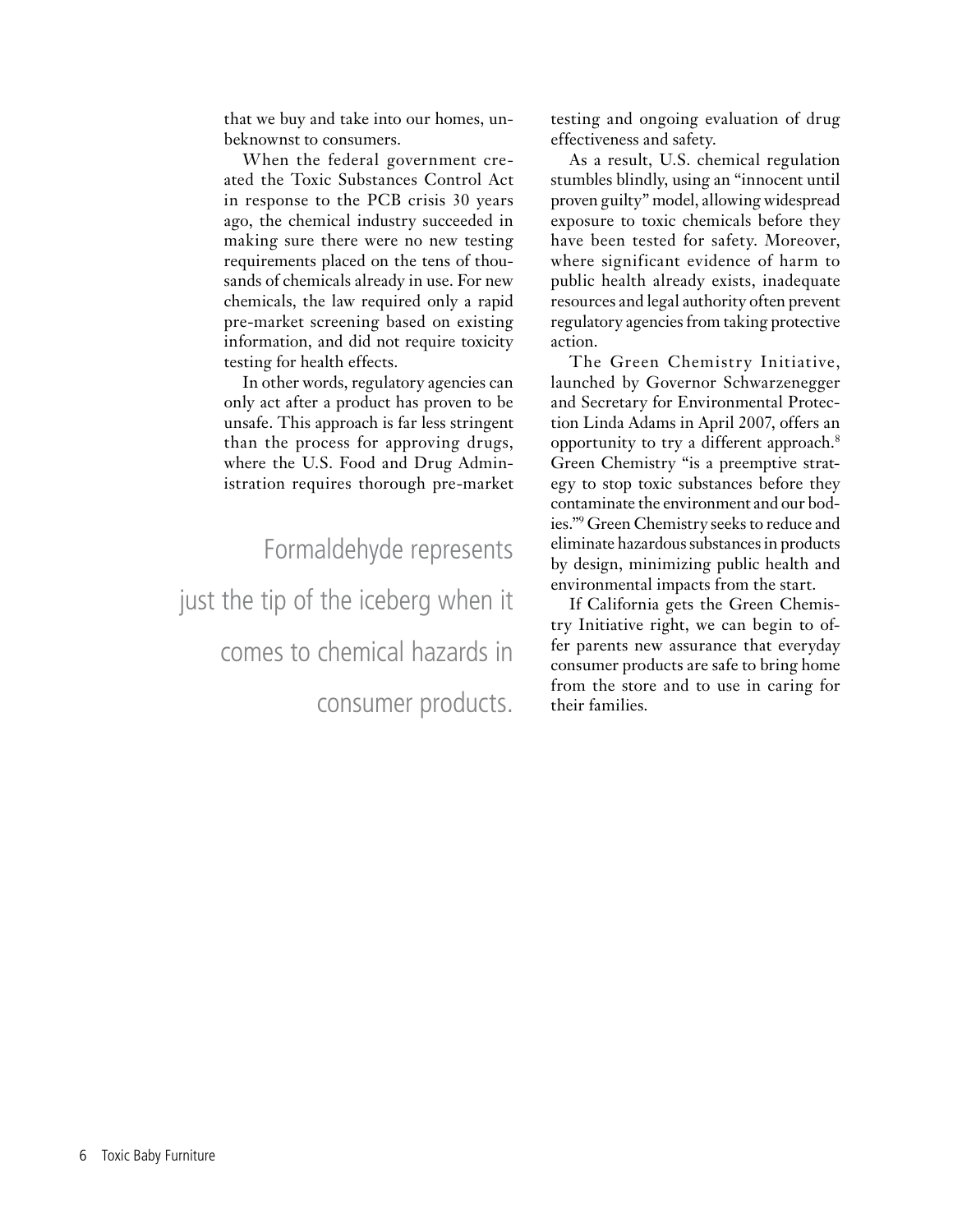## The Health Risks of Formaldehyde Exposure

Formaldehyde is a toxic chemical<br>widely used in building materials and<br>a variety of household products. For<br>example, manufacturers use formaldehyde ormaldehyde is a toxic chemical widely used in building materials and a variety of household products. For as a component in glues and adhesives, as a preservative in paints and related products, and as a means to give fabrics a permanentpress quality.

When used in the home, formaldehydecontaining products can release the chemical into indoor air. In particular, products made from composite wood containing urea-formaldehyde glue tend to create indoor air pollution.10

Children chronically exposed to elevated levels of airborne formaldehyde face an increased risk of developing allergic sensitivities and/or asthma. Moreover, the State of California and the International Agency for Research on Cancer classify formaldehyde as a known human carcinogen.

### Formaldehyde Is an Indoor Air Pollutant

The air within just about every indoor space in California contains measurable

levels of formaldehyde.

According to the California Air Resources Board, the average California home contains formaldehyde at more than 10 parts per billion (ppb).<sup>11</sup> In the most contaminated homes, formaldehyde levels exceed 200 ppb.12 In one study published in 2000, findings showed that new homes—even before the addition of furnishings—had formaldehyde levels averaging 40 ppb.13

Similar levels of contamination can be found in school classrooms, and levels in manufactured homes can be more than twice as high.<sup>14</sup>

### **Where Does Formaldehyde Contamination Come From?**

Consumer products and building materials manufactured using formaldehyde as an ingredient are a main source of indoor air pollution. Potential formaldehyde emission sources within a home include:<sup>15</sup>

- Furniture and building materials made from composite wood;
- Some types of fiberglass insulation;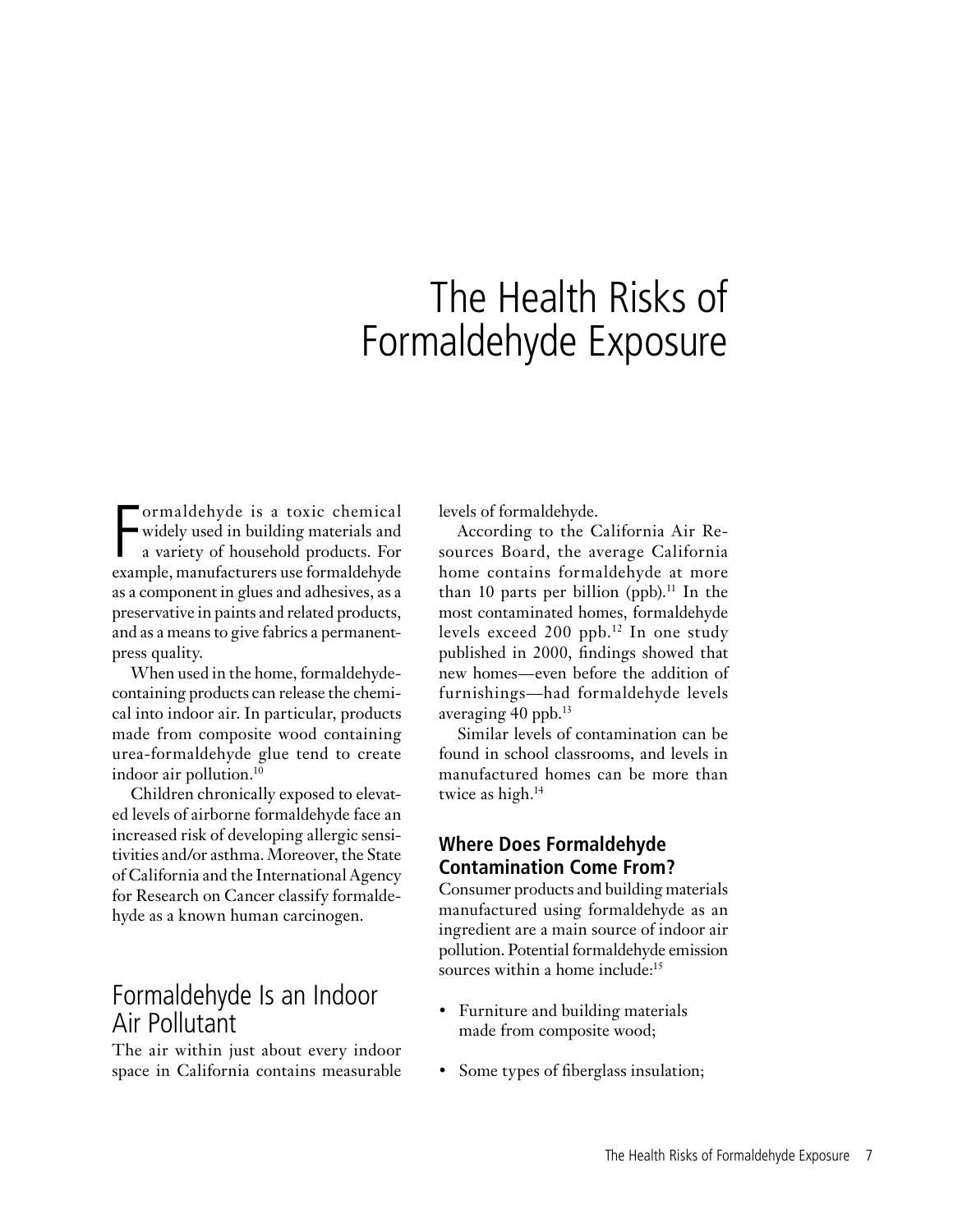- Permanent press textiles;
- Cosmetics (especially liquid fingernail products); and
- Combustion sources, including cigarettes.

In homes, composite wood products made with urea-formaldehyde resin are likely to be among the most significant sources of airborne formaldehyde. Manufacturers use urea-formaldehyde because it is cheap and transparent. However, products made with this adhesive tend to have very high formaldehyde emissions, which continue for several years after manufacture.16 Heat and humidity tend to accelerate formaldehyde emissions, especially when a product is new.<sup>17</sup>

In particular, Medium Density Fiberboard (MDF), a type of composite wood widely used in building materials and furniture, is a notorious source of formaldehyde vapor in the home.18 Particle board and hardwood plywood are two additional types of compressed wood made with formaldehyde-based glue.

Outdoor air also contains significant levels of formaldehyde as a byproduct of fuel combustion in cars and trucks. However, indoor sources of formaldehyde account for nearly 80 percent of a typical person's daily exposure.19

### The Home as a Toxic Environment

Not all toxic chemicals enter the environment dripping from a factory waste pipe, leaking from a hazardous waste dump at the edge of town, or billowing into the air from an incinerator smokestack. Products made in factories and shipped to homes and offices around the state also contain hazardous materials, where they become an intimate part of the life of every Californian.

Substantially more chemicals are shipped from factories to homes, contained within consumer products, than are spilled or dumped into the environment. Massachusetts, one of the few states where companies are required to report the amounts of chemicals they use and ship in products, provides a good illustration. In Massachusetts in 2001, for every one pound of chemicals released or disposed of, eight pounds were distributed in manufactured products.20 Companies shipped thousands of times more of certain toxic chemicals—especially ingredients in plastics and personal care products—than they released into the environment.<sup>21</sup>

As a result, children today grow up surrounded by many chemicals that did not exist a hundred years ago. Their food containers are made with plastic containing potentially harmful chemicals. Their homes and yards are treated with pesticides. Their families use cosmetics and personal-care products that contain hundreds of synthetic chemicals. Many of these chemicals escape from products and end up in household dust and in household air.<sup>22</sup> The chemicals have become such a close part of our lives that now they can be found in the blood and bodies of every mother and child.<sup>23</sup>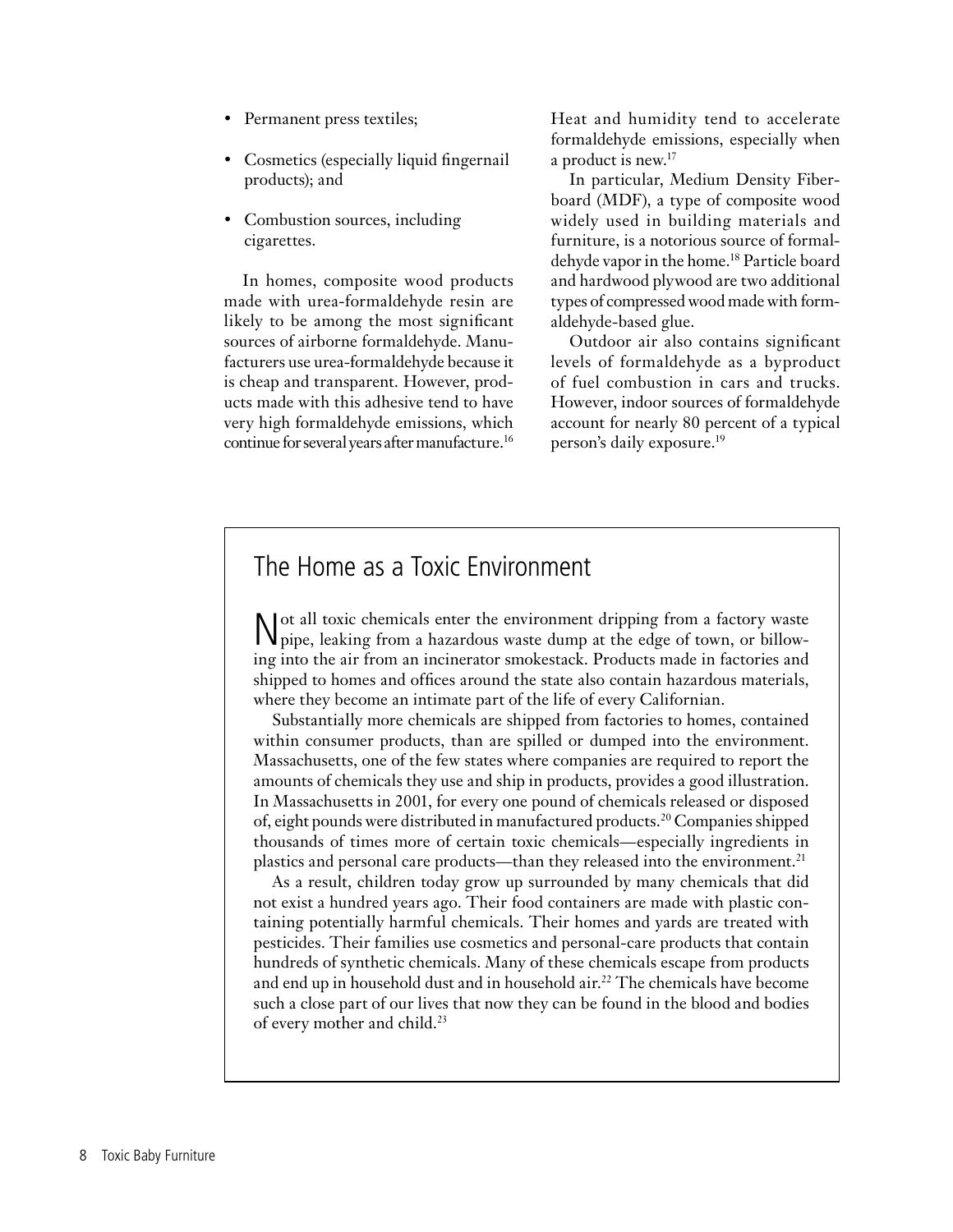## Formaldehyde Exposure Is Associated with Allergies, Asthma, and Cancer

Acute exposure to elevated levels of formaldehyde can irritate skin and respiratory tissue, leading to inflammation and triggering asthma attacks. When formaldehyde is present in the air at levels exceeding 100 parts per billion (ppb), some individuals may suffer from watery eyes; burning sensations of the eyes, nose, and throat; coughing; wheezing; nausea; and skin irritation. People repeatedly exposed to formaldehyde may develop a sensitivity to this chemical, increasing the severity of effects over time.24

However, lower levels of formaldehyde also pose significant hazards, especially over longer periods of time. Scientific studies have linked long-term exposure to formaldehyde with increased odds of developing health problems ranging from asthma to cancer. Babies and young children are particularly vulnerable to harm since they are growing rapidly, with immature and vulnerable respiratory and other organ systems.

### **Children Chronically Exposed to Formaldehyde Are More Likely to Develop Asthma or Allergies**

In August 2007, Dr. Mark Mendell at the Lawrence Berkeley National Laboratory in Berkeley published a review of peerreviewed scientific studies examining the health risks of exposure to indoor air pollutants, including formaldehyde.25 He identified 21 relevant studies, many of which linked formaldehyde exposure at levels commonly found in California homes to increased risk of respiratory symptoms, allergic sensitization, and doctor-diagnosed asthma. For example:

• Dr. Martin Hooper at Monash University in Victoria, Australia, and his colleagues found that children exposed to formaldehyde at levels as low as 16 ppb in indoor air were more likely to show allergic sensitization and respiratory symptoms such as coughing.<sup>26</sup> Moreover, 16 percent of children in homes with formaldehyde levels less than 16 ppb had diagnosed asthma, while 44 percent had asthma in homes with indoor formaldehyde concentrations greater than 40 ppb.

• Dr. Krassi Rumchev at the Curtin University of Technology in Perth, Australia, and his colleagues found that children between 6 months and 3 years of age chronically exposed to formaldehyde at levels higher than 50 ppb showed an increased prevalence of asthma.<sup>27</sup> The scientists studied a group of children with doctor-diagnosed asthma, and a group of children of similar age without asthma. They then tested the children's bedrooms and living rooms for formaldehyde contamination, controlling for temperature and humidity. The risk of a child needing treatment for asthma increased by 39 percent with residential formaldehyde concentrations greater than 50 ppb—and the risk increased as formaldehyde levels increased.

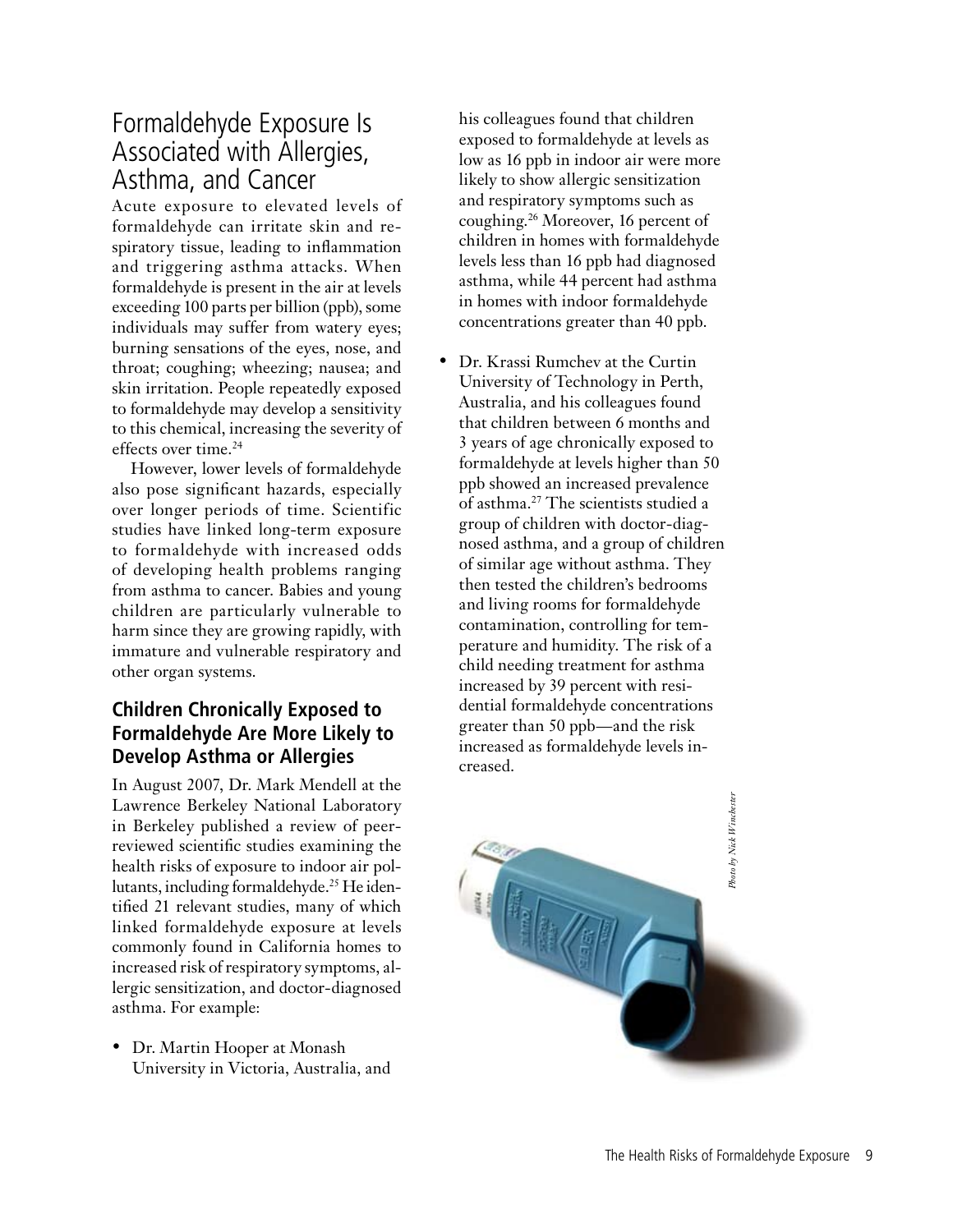- • Dr. Michal Krzyzanowski and his colleagues at the University of Arizona Health Sciences Center in Tucson found that children exposed to formaldehyde levels greater than 60 ppb were significantly more likely to have asthma or chronic bronchitis, especially in homes with elevated levels of second-hand tobacco smoke.<sup>28</sup> Children exposed to greater amounts of formaldehyde also showed significantly decreased measures of lung function—a child exposed to 60 ppb formaldehyde lost about 20 percent of exhalation force compared to an unexposed child. Asthmatic children were particularly sensitive to this effect, while adults were less sensitive.
- • Dr. Peter Franklin and his colleagues at Princess Margaret Hospital for Children in Perth, Australia, found that children living in homes with formaldehyde levels greater than 50 ppb showed elevated levels of nitric oxide in their breath, an indicator of swelling deep within the lungs and development of asthma.<sup>29</sup>
- Dr. Jouni Jaakkola at the University of Helsinki in Finland and his colleagues found that 8—12 year old schoolchildren were more likely to suffer from asthma, wheezing, or allergies when exposed to new linoleum flooring, synthetic carpeting, particleboard, wall coverings, furniture, or new paint.<sup>30</sup> New particleboard and furniture—both likely sources of formaldehyde emissions—were

significantly associated with allergies, and showed an association, albeit not statistically significant, with wheezing and asthma.

The scientific literature to date shows associations between formaldehyde exposure and inflammation of lung tissues, sensitization to allergens, and potentially altered immune system development in children, all of which are involved in the development and progression of asthma.<sup>31</sup>

### **Chronic Exposure to Formaldehyde Can Cause Cancer**

Formaldehyde exposure can also cause cancer in both humans and animals. The International Agency for Research on Cancer (IARC) and the State of California both classify formaldehyde as a known human carcinogen.32 Specifically, California lists formaldehyde as a carcinogen under Proposition 65.<sup>33</sup>

In one of the many studies evaluated by IARC, workers with a greater exposure to formaldehyde showed a higher risk of developing cancer.<sup>34</sup> Industrial workers exposed to formaldehyde were more likely to die from cancer in the back of the throat (or nasopharyngeal cancer) when compared to typical American citizens.<sup>35</sup> The study also showed a link, albeit weaker, between formaldehyde exposure and leukemia.<sup>36</sup> The link is supported by experiments within the laboratory, which show that formaldehyde causes damage to DNA in the upper respiratory tissues of both humans and rodents after inhalation.<sup>37</sup>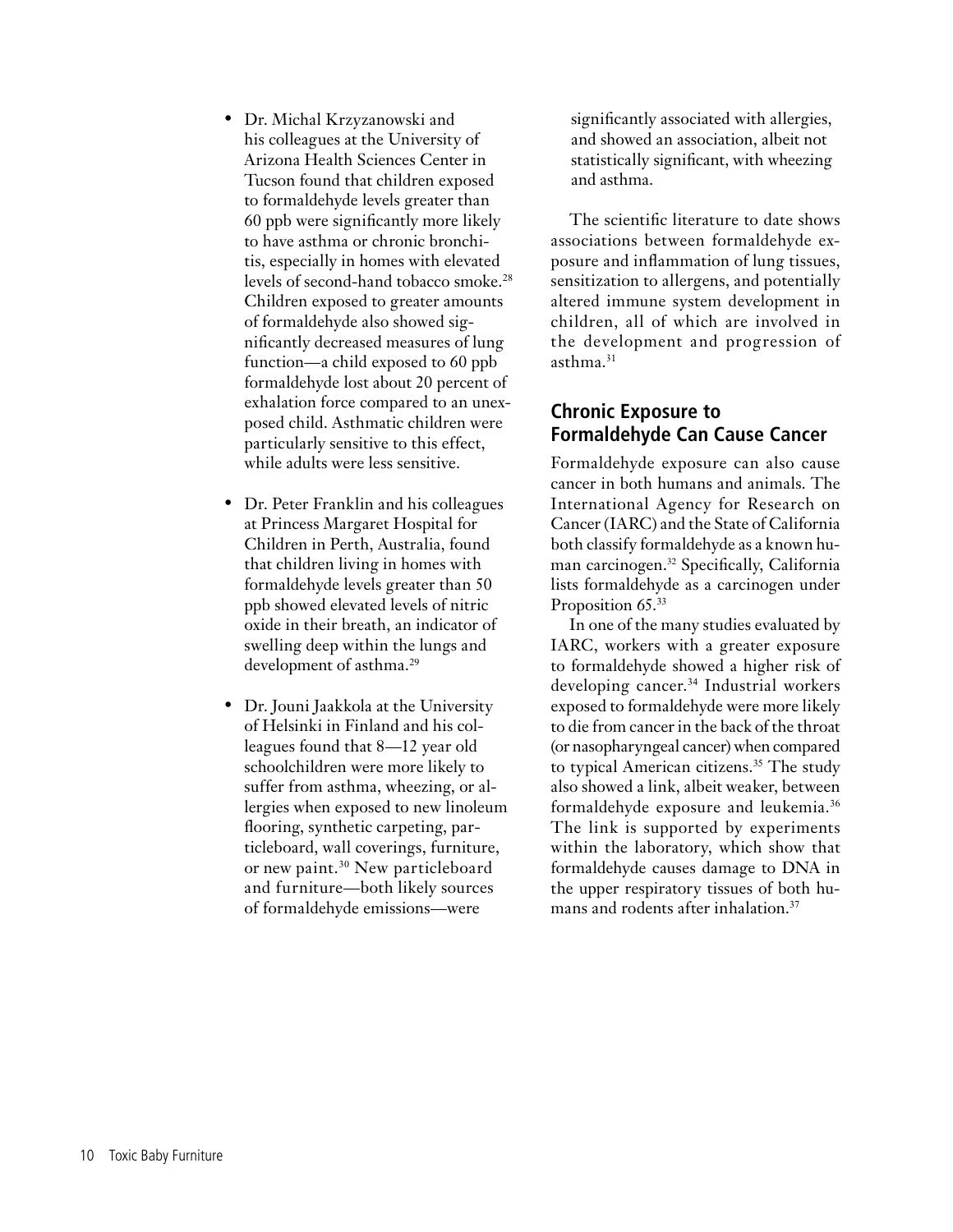## Testing Results: Many Baby Nursery Furnishings Emit Formaldehyde

To evaluate the potential dangers chil-<br>dren face from exposure to chemicals,<br>Environment California Research<br>R. Policy Center purchased 21 consumer dren face from exposure to chemicals, Environment California Research & Policy Center purchased 21 consumer products and tested their formaldehyde emissions. We took on the role of prospective parent and looked for cribs, changing tables, window dressings, shelves, and related items found in a typical baby nursery. We shopped at Babies "R" Us, Wal-Mart, and Target; both on-line and in-store. We looked particularly for items containing composite wood or permanent press fabrics, which we believed could be potential sources of formaldehyde.

We then hired a professional laboratory, Berkeley Analytical Associates, LLC, to test the products. Laboratory staff placed each product in a continuously ventilated environmental chamber for 24 hours and measured the amount of formaldehyde vapor that that was released each hour. We then extrapolated the results to estimate the contribution of each product to the formaldehyde concentrations in the air within a typical home. (For technical details, see the Methodology section on page 26.)

We found that six of the products emitted formaldehyde vapor at high rates. (See Figure 1.) In particular, several brands of cribs and changing tables emit formaldehyde at levels that increase the risk of children developing allergies or asthma.

### Furniture Containing Composite Wood Showed the Highest Emissions

Products with components made from composite wood showed the highest level of formaldehyde emissions.

Of the products tested, the Child Craft Oak Crib showed the highest rate of formaldehyde emission. The crib includes a drawer made from composite wood.

Other products with high formaldehyde emissions included:

- Bridget 4-in-1 Crib by Delta,
- Kayla II Changing Table by Storkcraft,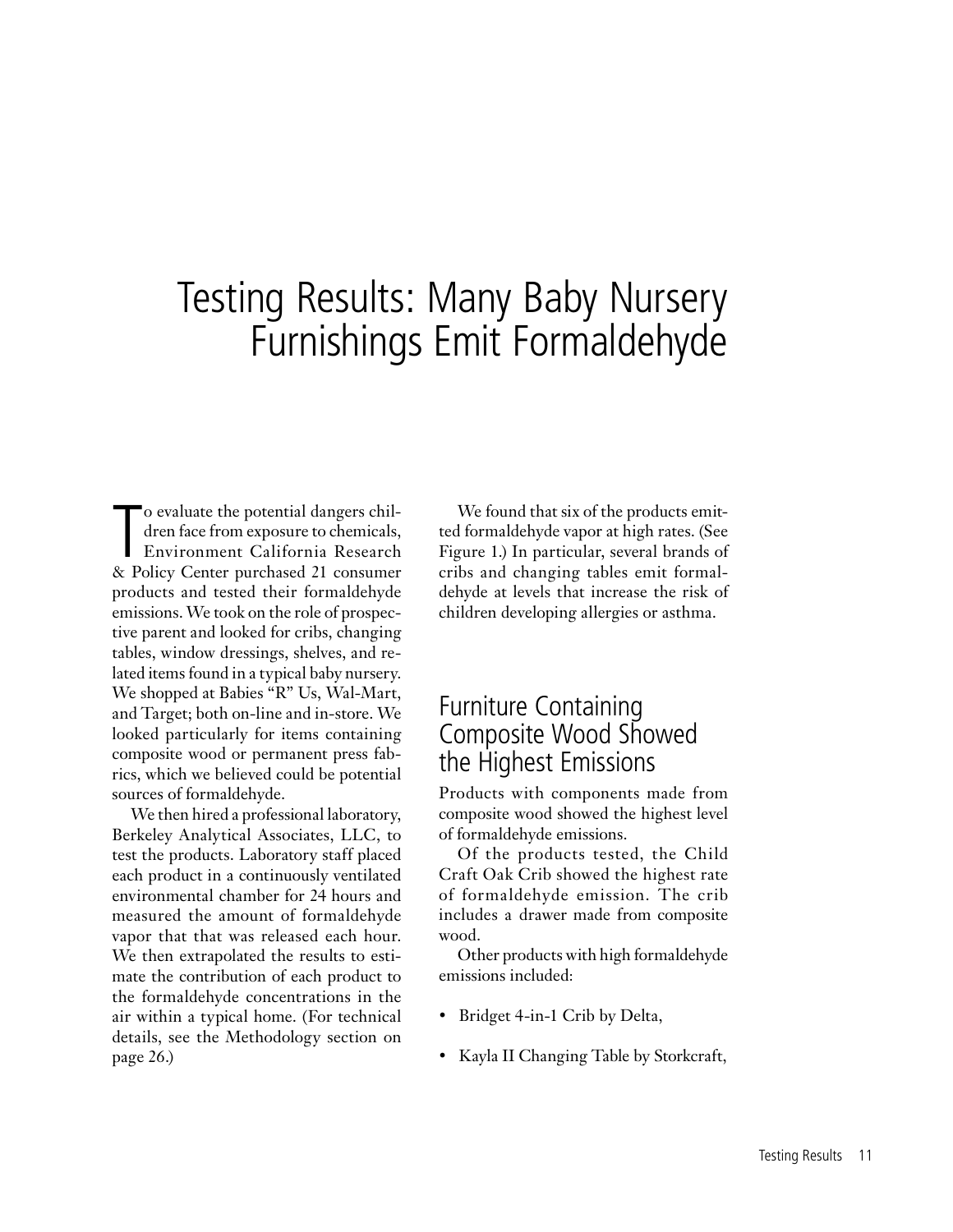

#### **Figure 1: Formaldehyde Emissions of Selected Baby Nursery Furnishings**

|  |  |  | Table 1: Products with High Formaldehyde Emissions |  |
|--|--|--|----------------------------------------------------|--|
|--|--|--|----------------------------------------------------|--|

| Product                                            | <b>Manufacturer</b> | <b>Retailer</b>    | Formaldehyde<br><b>Emissions</b><br>(micrograms per<br>unit per hour) |
|----------------------------------------------------|---------------------|--------------------|-----------------------------------------------------------------------|
| Child Craft Oak Crib                               | Child Craft         | Target             | 3,680                                                                 |
| Bridget 4-in-1 Crib                                | Delta               | Wal-Mart           | 1,670                                                                 |
| Kayla II Changing Table                            | Storkcraft          | <b>Babies R Us</b> | 1.090                                                                 |
| <b>Berkley Changing Table</b>                      | Jardine Enterprises | <b>Babies R Us</b> | 974                                                                   |
| Country Style Changing Table South Shore Furniture |                     | Target             | 662                                                                   |
| Rochester Cognac Crib                              | Storkcraft          | Target             | 573                                                                   |
|                                                    |                     |                    |                                                                       |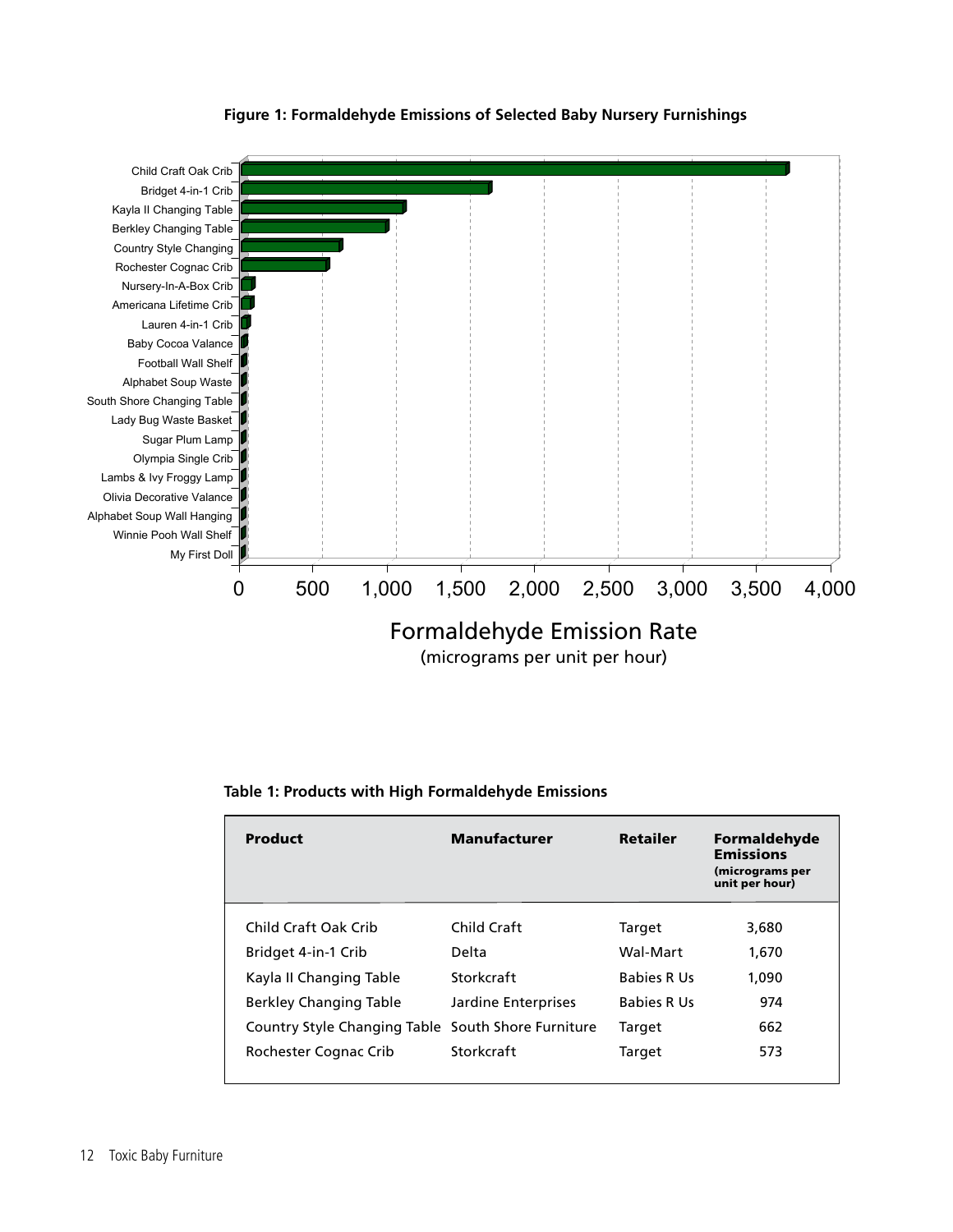- • Berkley Changing Table by Jardine Enterprises,
- Country Style Changing Table by South Shore Furniture, and
- Rochester Cognac Crib by Storkcraft.

Table 1 summarizes the test results for the highest emitting products, along with the product manufacturers and the retail outlets where they were purchased.

### A Home Furnished with High-Emitting Products Likely Increases a Child's Risk of Developing Allergies or Asthma

Placing just one or two of the products identified in this report as high-emitting sources into a home would result in significantly elevated indoor formaldehyde levels. For example, the formaldehyde concentration in the air of a new single-family home furnished with only a Child-Craft Oak Crib would be greater than 20 ppb. Children chronically exposed to formaldehyde at this level in one study were more likely to show respiratory symptoms such as coughing.

However, the typical home likely contains more than one source of formaldehyde emissions. Homes also can have poor ventilation, or small indoor volume. In these cases, formaldehyde levels could easily exceed 50 ppb, entering the range where scientists have observed increased risk of asthma and allergy development in children.

### **Indoor Formaldehyde Levels**

Formaldehyde concentrations within a home are dependent on three factors:

- 1) The volume of the home;
- 2) Its ventilation rate; and
- 3) The formaldehyde emissions of each product within the home.

Homes with low volume, poor ventilation, and a large number of formaldehydeemitting products will tend to have high levels of indoor air pollution. Conversely, large homes with high ventilation and few products emitting formaldehyde will have indoor formaldehyde levels closer to those in outdoor air.

According to a June 2007 survey conducted by the California Air Resources Board, only 10 percent of California homes have adequate ventilation.<sup>38</sup> Increased focus on security, and especially energy conservation, limits ventilation rates. In other words, the typical California home is susceptible to high indoor air pollution levels.

All other factors being equal, new homes will tend to have higher levels of indoor air pollution. Over time, home construction and home energy efficiency have improved, and new homes are increasingly better sealed against the outdoors.<sup>39</sup>

However, new homes also are more likely to be larger than older homes, partially offsetting this effect. Looking at median estimates for single-family home size, for example, Berkeley Analytical Associates concludes that a typical new single-family home encloses about 60 percent more air volume than an existing home.<sup>40</sup>

#### **Evaluating the Health Risks Posed by Individual Products**

To evaluate the health risks posed by each of the products tested in this report, we estimated how each product would impact indoor air quality in a typical home.

The formaldehyde emission rate of each product was determined by Berkeley Analytical Associates through closed chamber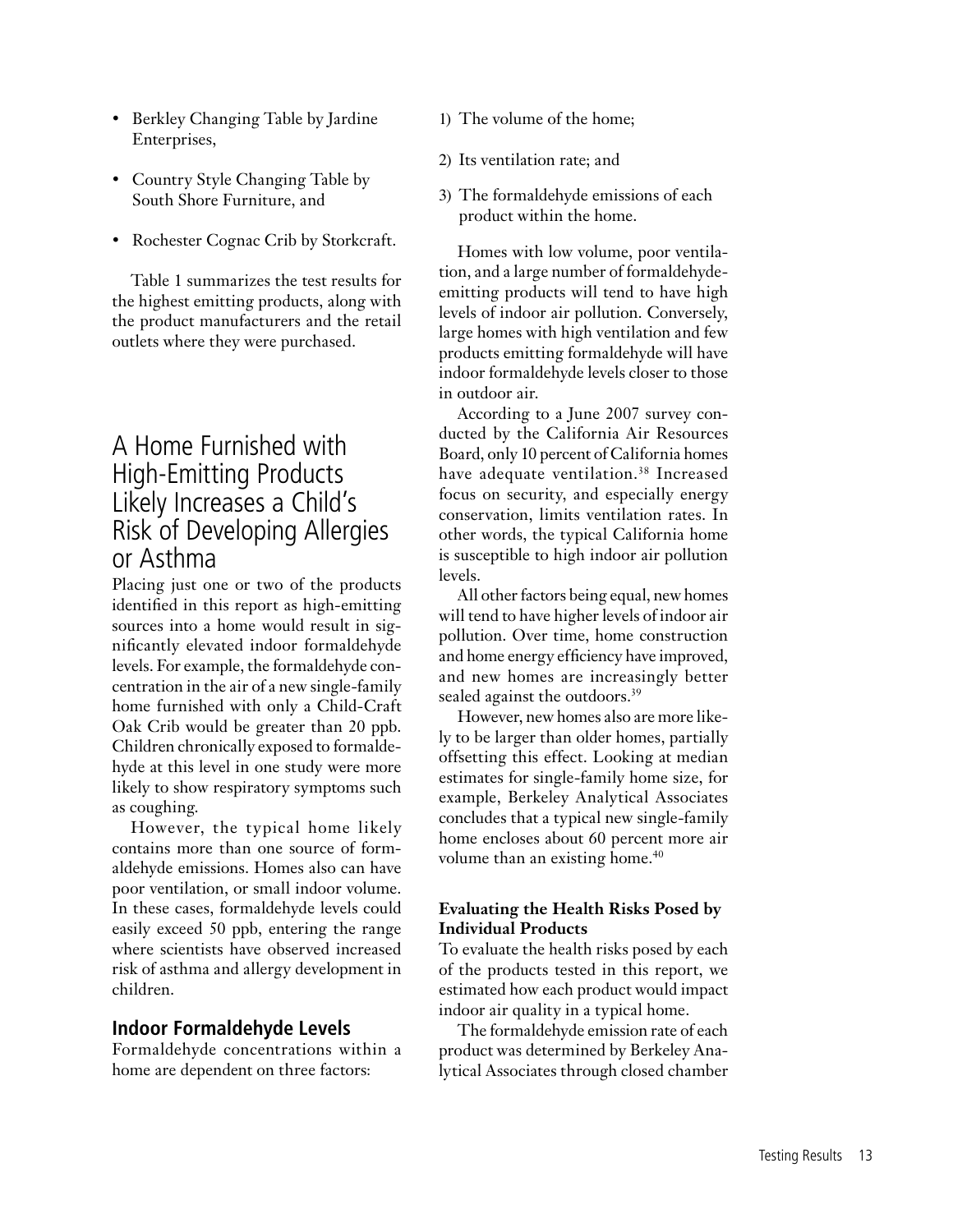testing. We then used assumptions about the size and ventilation rates of typical California homes to estimate each product's contribution to indoor formaldehyde levels. The assumptions, developed by the laboratory, describe typical air volumes and ventilation rates of single-family homes and units in apartment buildings, covering both existing and new buildings.<sup>41</sup> (For full details, see the Methodology section on page 26.)

Under these assumptions, smaller homes with low ventilation rates, typical of new units in apartment buildings, would be most likely to have high formaldehyde concentration levels with a given set of furniture. Correspondingly, existing singlefamily homes, with higher ventilation rates and the same furniture, would most likely have lower formaldehyde levels.

Table 2 shows the estimated contribution of each of the six products identified as having high formaldehyde emissions to whole-house formaldehyde concentrations in various types of residences.

#### **Respiratory Risks**

To put the information in table 2 into context, scientists have observed that children exposed to indoor formaldehyde levels greater than 16 ppb show increased risk of allergic sensitization and respiratory symptoms, and increased likelihood of having asthma at formaldehyde levels above 50 ppb. $42$ 

A typical single-family home—new or existing—furnished with only a Child Craft Oak Crib would have indoor formaldehyde levels above 16 ppb. If the crib were placed in a new apartment unit, indoor formaldehyde levels could approach 40 ppb.

Add in a Storkcraft Kayla II Changing Table along with the Child Craft Oak Crib, and indoor formaldehyde levels would exceed 50 ppb in a new apartment.

These estimates are for typical homes. In homes with worst-case conditions small indoor space and very poor ventilation—indoor air pollution levels could be considerably higher.

Also, most homes contain additional furnishings and building materials that contain formaldehyde. Formaldehyde emissions from cribs and changing tables in a home will add to pollution from these other materials, increasing the odds that a high-emission product could expose a child to an increased risk of allergies or respiratory disease.

|                                     | <b>Total House Concentration (ppb)</b> |                                       |                       |                         |  |  |  |
|-------------------------------------|----------------------------------------|---------------------------------------|-----------------------|-------------------------|--|--|--|
| <b>Product Name</b>                 | Existing<br><b>Single</b><br>Family    | <b>New</b><br><b>Single</b><br>Family | Existing<br>Apartment | <b>New</b><br>Apartment |  |  |  |
| Child Craft Oak Crib                | 17.6                                   | 23.3                                  | 29.4                  | 39.8                    |  |  |  |
| Bridget 4-in-1 Crib                 | 8.0                                    | 10.6                                  | 13.3                  | 18.1                    |  |  |  |
| Kayla II Changing Table             | 5.2                                    | 6.9                                   | 8.7                   | 11.8                    |  |  |  |
| <b>Berkley Changing Table</b>       | 4.7                                    | 6.2                                   | 7.8                   | 10.5                    |  |  |  |
| <b>Country Style Changing Table</b> | 3.2                                    | 4.2                                   | 5.3                   | 7.2                     |  |  |  |
| Rochester Cognac Crib               | 2.7                                    | 3.6                                   | 4.6                   | 6.2                     |  |  |  |

**Table 2: Estimated Contribution of High-Emitting Products to Whole-House Formaldehyde Levels**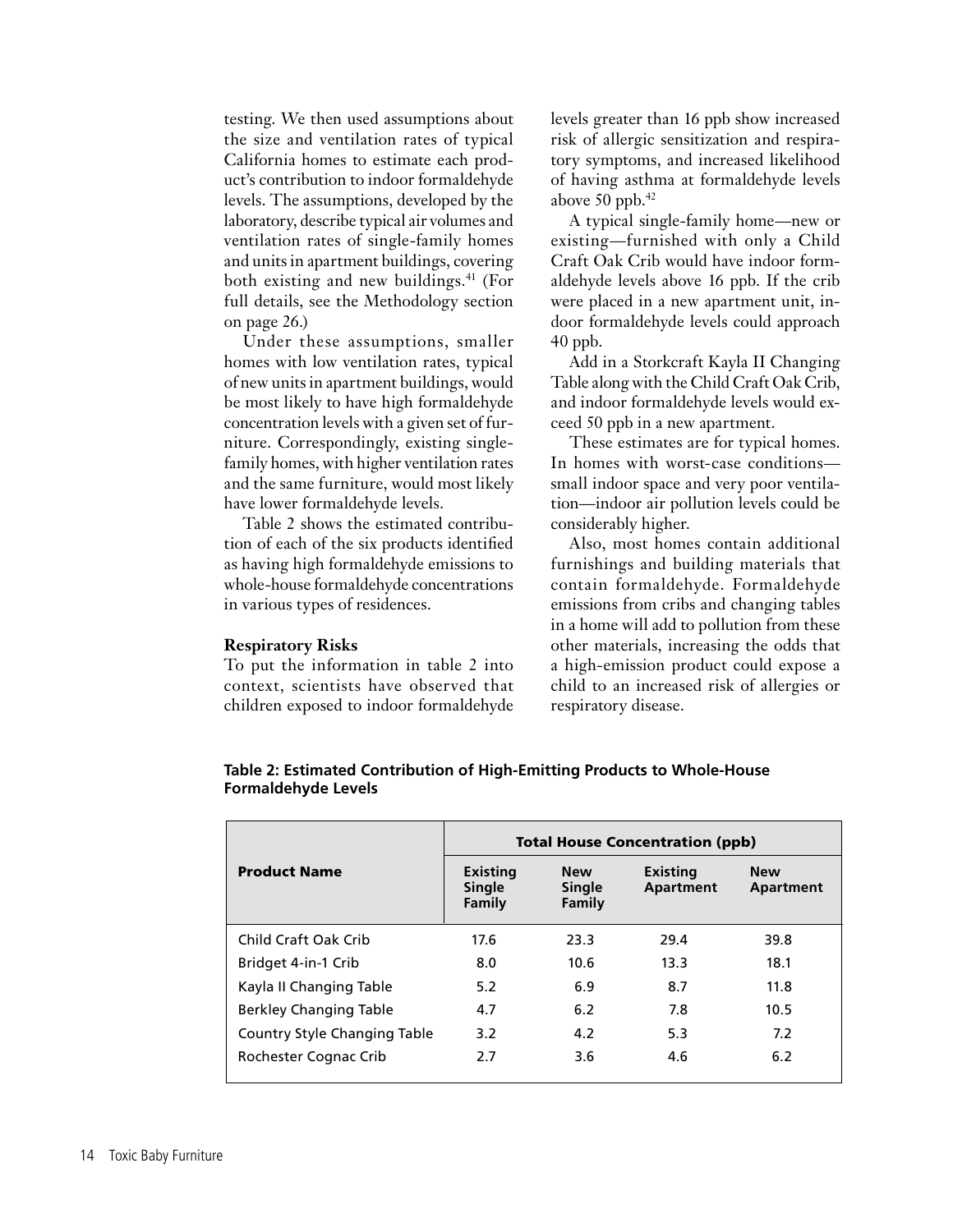#### *Contamination Levels Could Be Higher within a Baby's Nursery*

A baby nursery containing formaldehydeemitting products will likely have higher concentrations of formaldehyde than the average levels throughout the home.

Consider a hypothetical situation: a parent furnishes a 150 square foot baby nursery with a Child Craft Oak Crib. Assume that this room is ventilated such that the air volume fully recycles once every hour. This nursery could have a formaldehyde concentration as high as 75 ppb.<sup>43</sup> If the nursery had poor ventilation, with one air change every two hours, formaldehyde concentrations could potentially reach 150 ppb or more.

Moreover, formaldehyde exposure will likely be even higher the closer one gets to the source of the emissions. For example, the Child Craft Oak Crib utilizes a composite wood board to support the mattress, likely delivering elevated amounts of formaldehyde to a sleeping infant.

In the scientific studies on childhood respiratory health discussed earlier, however, estimates of children's exposure were made by measuring formaldehyde concentrations in various rooms within a home. The health consequences of periodic exposure to elevated levels of formaldehyde, similar to what would be experienced by an infant periodically sleeping in a high-emission crib, have not been specifically studied.

#### **Cancer Risks**

California's Office of Environmental Health Hazard Assessment considers all formaldehyde contamination to pose a health risk, with no lower threshold associated with zero risk.44

However, for regulatory purposes under Proposition 65, California has set a long-term "no significant risk level" for cancer from formaldehyde exposure at 40 micrograms per day.45 Exposure at this level over a 70-year lifetime would produce one excess case of cancer in 100,000



*Photo by Levi Gruber*

people.46 Under California law, exposure to formaldehyde above this level would require a posted warning for consumers.47 A 40 microgram per day dose is roughly equivalent to an indoor formaldehyde concentration of 2 ppb.

Individually, the Child Craft Oak Crib, Bridget 4-in-1 Crib, Kayla II Changing Table, Berkley Changing Table, Country Style Changing Table, and Rochester Cognac Crib each emit formaldehyde at sufficiently high rates to contaminate an entire home with levels of formaldehyde greater than this threshold.

## Other Products Emitted Less Formaldehyde

In addition to the six cribs and changing tables identified as high-emitting products, we tested 15 other products with potential to emit formaldehyde. We examined several additional cribs and changing tables, plus lamps, shelves, and wastebaskets potentially made with composite wood parts. We also tested a few window valances, wall hangings, and a doll made with permanent-press fabric potentially treated with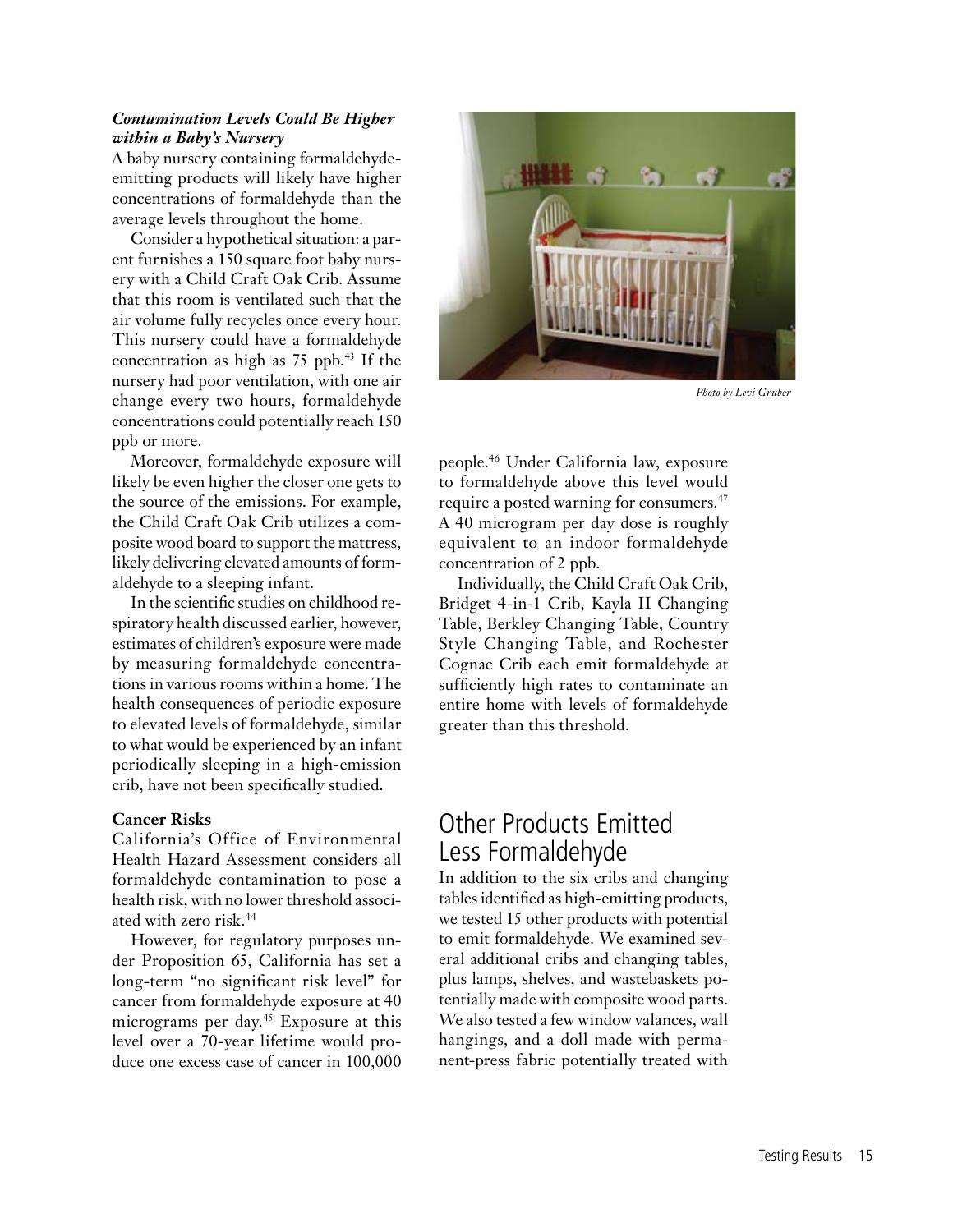formaldehyde-containing chemicals during manufacturing.

Almost all of these items emitted measurable amounts of formaldehyde, but at rates several orders of magnitude lower than the high-emitting cribs and changing tables identified earlier in the report. (See Table 3.)

We also estimated the contribution that each of these products would make to overall formaldehyde concentrations within typical homes. (See Table 4.) Individually, none of these products would add more than 0.74 ppb formaldehyde to the indoor air of a home. In comparison, the average level of formaldehyde in outdoor areas of California is 3 ppb, exceeding 10 ppb in areas with high vehicle traffic.<sup>48</sup> We conclude that these products individually pose a relatively small additional health risk.

However, these products may cumulatively contribute to measurable formaldehyde air contamination within a home. For example, if a family furnished a new home with a Nursery-In-A-Box Crib and two additional items with equivalent emissions, indoor formaldehyde levels would just exceed the "no significant risk level" for cancer of 40 micrograms per day (equivalent to an indoor concentration of about 2 ppb) established under Proposition 65.49

| <b>Product</b>                | <b>Manufacturer</b>                   | <b>Retailer</b>    | Formaldehyde<br><b>Emissions</b><br>(micrograms<br>per unit per hour) |
|-------------------------------|---------------------------------------|--------------------|-----------------------------------------------------------------------|
| Nursery-In-A-Box Crib         | Simplicity for Children               | Wal-Mart           | 69                                                                    |
| Americana Lifetime Crib       | Jardine Enterprises                   | <b>Babies R Us</b> | 62                                                                    |
| Lauren 4-in-1 Crib            | Graco                                 | Target             | 36                                                                    |
| <b>Baby Cocoa Valance</b>     | Lambs & Ivy                           | <b>Babies R Us</b> | 16                                                                    |
| <b>Football Wall Shelf</b>    | Trend Lad                             | Target             | 11                                                                    |
| Alphabet Soup Waste Basket    | CoCaLo                                | <b>Babies R Us</b> | 9                                                                     |
| South Shore Changing Table    | South Shore Furniture                 | <b>Babies R Us</b> | 8                                                                     |
| Ladybug Wastebasket           | Kids Line                             | <b>Babies R Us</b> | 6                                                                     |
| Sugar Plum Lamp               | CoCaLo                                | <b>Babies R Us</b> | 6                                                                     |
| Olympia Single Crib           | Jardine Enterprises                   | <b>Babies R Us</b> | -6                                                                    |
| Lambs & Ivy Froggy Tales Lamp | Lambs & Ivy                           | <b>Babies R Us</b> | 5                                                                     |
| Alphabet Soup Wall Hanging    | CoCaLo                                | <b>Babies R Us</b> | 4                                                                     |
| Olivia Decorative Valance     | Kids Line                             | <b>Babies R Us</b> | 4                                                                     |
| Winnie Pooh Wall Shelf        | Crown Crafts<br>Infant Products, Inc. | <b>Babies R Us</b> | 3                                                                     |
| My First Doll                 | Koala Baby                            | <b>Babies R Us</b> |                                                                       |

**Table 3: Products with Relatively Low Formaldehyde Emissions**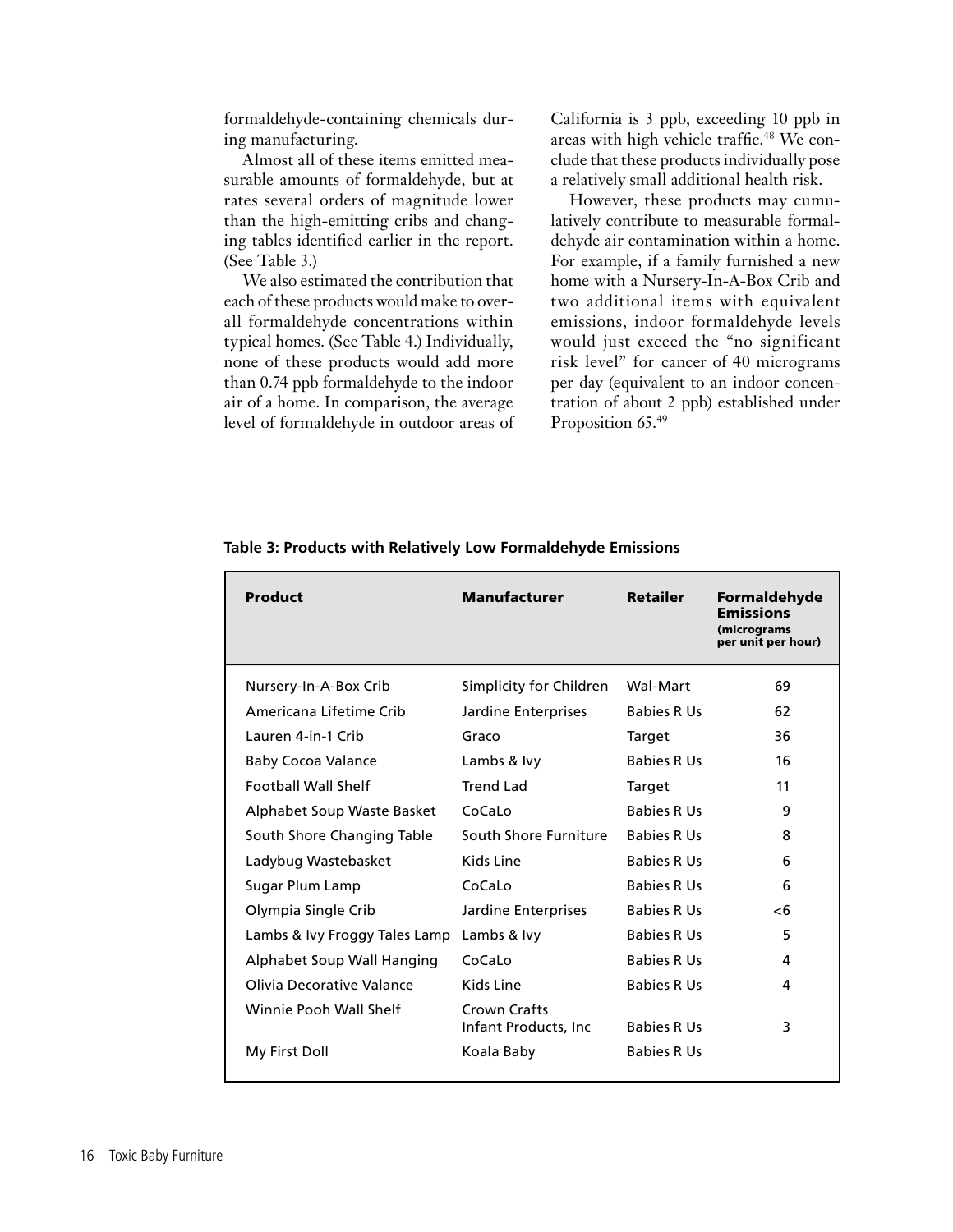#### **Table 4: Estimated Contribution of Low-Emitting Products to Whole-House Formaldehyde Levels**

| <b>Total House Concentration (ppb)</b> |                                     |                                       |                              |                         |  |
|----------------------------------------|-------------------------------------|---------------------------------------|------------------------------|-------------------------|--|
| <b>Product Name</b>                    | Existing<br><b>Single</b><br>Family | <b>New</b><br><b>Single</b><br>Family | Existing<br><b>Apartment</b> | <b>New</b><br>Apartment |  |
| Nursery-In-A-Box Crib                  | 0.33                                | 0.44                                  | 0.55                         | 0.74                    |  |
| Americana Lifetime Crib                | 0.30                                | 0.39                                  | 0.50                         | 0.67                    |  |
| Lauren 4-in-1 Crib                     | 0.17                                | 0.23                                  | 0.29                         | 0.39                    |  |
| Baby Cocoa Valance                     | 0.07                                | 0.10                                  | 0.12                         | 0.17                    |  |
| <b>Football Wall Shelf</b>             | 0.05                                | 0.07                                  | 0.09                         | 0.12                    |  |
| Alphabet Soup Waste Basket             | 0.04                                | 0.06                                  | 0.07                         | 0.10                    |  |
| South Shore Changing Table             | 0.04                                | 0.05                                  | 0.07                         | 0.09                    |  |
| Lady Bug Waste Basket                  | 0.03                                | 0.04                                  | 0.05                         | 0.07                    |  |
| Sugar Plum Lamp                        | 0.03                                | 0.04                                  | 0.05                         | 0.07                    |  |
| Olympia Single Crib                    | < 0.03                              | < 0.04                                | < 0.05                       | < 0.06                  |  |
| Lambs & Ivy Froggy Tales Lamp          | 0.02                                | 0.03                                  | 0.04                         | 0.05                    |  |
| Alphabet Soup Wall Hanging             | 0.02                                | 0.03                                  | 0.03                         | 0.05                    |  |
| Olivia Decorative Valance              | 0.02                                | 0.03                                  | 0.03                         | 0.05                    |  |
| Winnie Pooh Wall Shelf                 | 0.01                                | 0.02                                  | 0.02                         | 0.03                    |  |
| My First Doll                          | 0.01                                | 0.01                                  | 0.01                         | 0.01                    |  |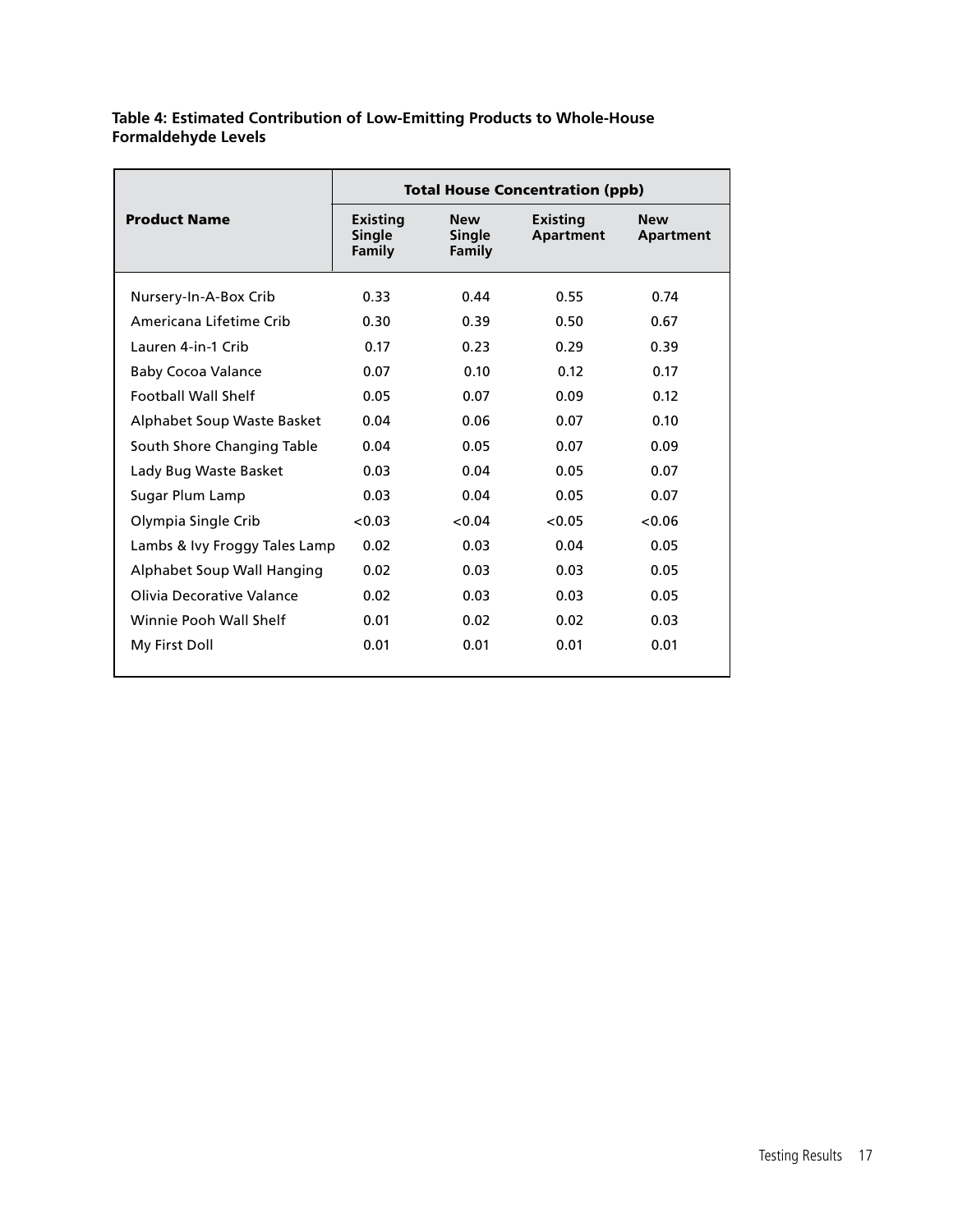## How the Current Chemical Regulatory System Fails Children

T<sub>E</sub> he story of formaldehyde encapsulates what is wrong with federal and state approaches to chemical regulation.

First, inadequate resources and legal authority often prevent regulatory agencies from taking protective action—even where significant evidence of harm to public health already exists. In the case of formaldehyde, regulators first became aware of links between emissions in homes and respiratory damage and cancer in the 1970s. However, stiff resistance from the chemical industry has largely thwarted new federal rules addressing formaldehyde exposure. And in California, 16 years elapsed between official declaration of formaldehyde as a toxic air contaminant and rules limiting formaldehyde emissions from composite wood. Meanwhile, the number of children with asthma is rising. Childhood asthma doubled in prevalence between 1980 and 1995, reaching 7.5 percent of all children.<sup>50</sup>

Second, formaldehyde is just one of more than a thousand chemicals on the market that have documented links to disease.51 And tens of thousands of additional chemicals on the market have not been adequately tested for health impacts.<sup>52</sup> Under

California's current approach to chemical regulation, these potential hazards will be addressed on a piecemeal, chemicalby-chemical basis. Moreover, by the time regulators are able to draft and issue effective rules, harm to public health will have already happened—and in many cases will have been ongoing for decades.

### Inadequate Resources and Legal Authority Often Prevent Regulatory Action

At the federal level, the primary law governing industrial chemicals—the Toxic Substances Control Act (TSCA)—has failed to live up to its purpose of protecting the public from toxic exposures. Even with strong evidence that chemicals pose health hazards, regulators often lack either the legal authority or the political will to take protective action. Action must overcome resistance from consumer product manufacturers accustomed to using a particular chemical, and from a chemical industry reliant on the profits from its sale.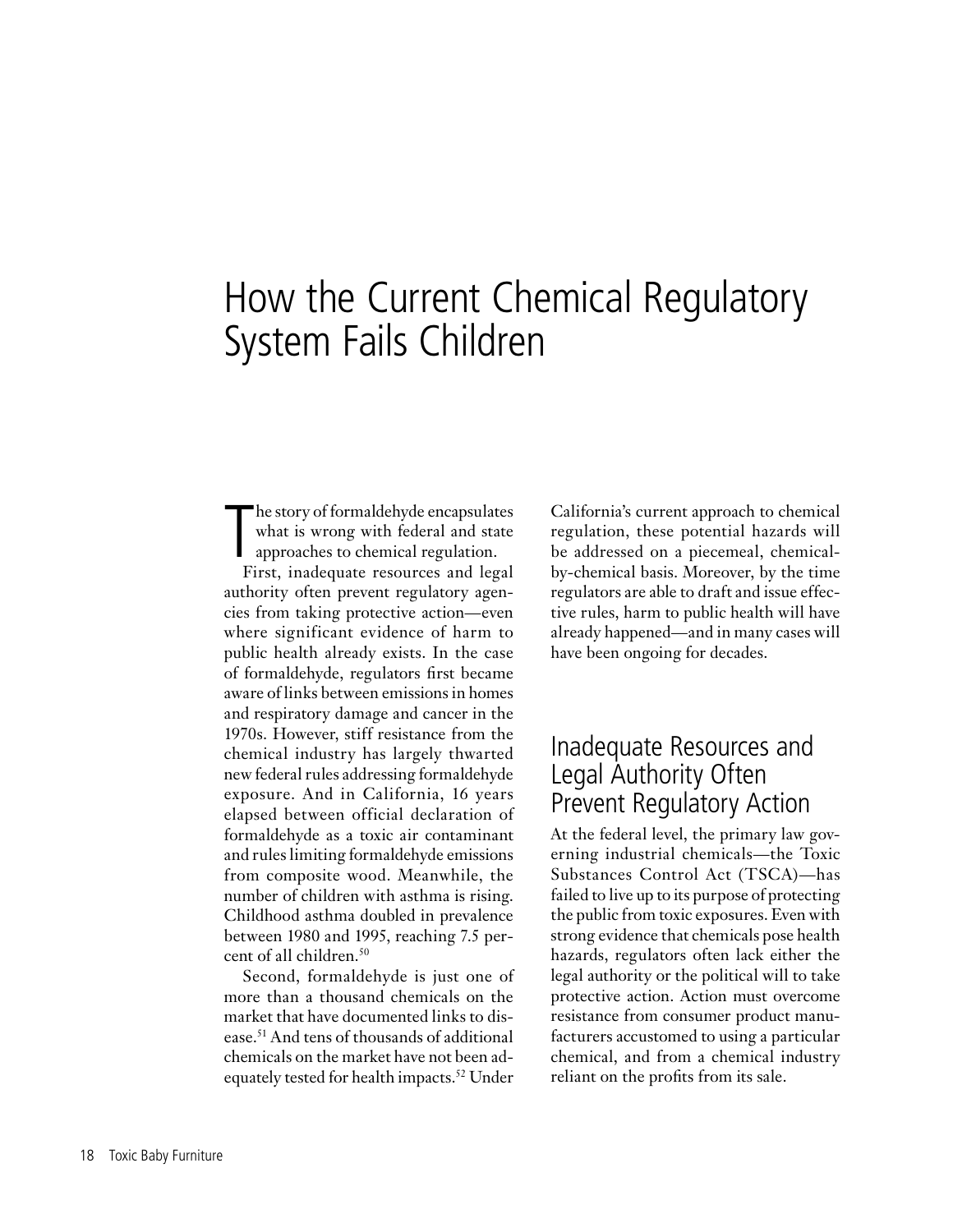The history of regulatory action on formaldehyde provides a good example.

#### **Federal Action on Formaldehyde**

In the 1970s, many builders used ureaformaldehyde foam insulation (UFFI) to improve home energy efficiency. After installation of the material, homes showed elevated levels of formaldehyde vapor.<sup>53</sup>

As early as 1976, the federal Consumer Product Safety Commission (CPSC) began to hear complaints of respiratory irritation from residents living in homes insulated with UFFI.<sup>54</sup> The CPSC began to investigate what might be causing the irritation, and whether a new regulation was necessary.

In 1979, researchers experimenting with rats discovered that formaldehyde can cause cancer.55 The CPSC, along with the U.S. Environmental Protection Agency (U.S. EPA), the Occupational Safety and Health Administration (OSHA), and other regulatory agencies evaluated the findings. They concluded that "the concentrations of formaldehyde in inhaled air that caused nasal cancer in … rats are within the same order of magnitude as those to which humans may be exposed."56

However, attempts to draft new regulations met with stiff resistance from the Formaldehyde Institute, a coalition of industries dependent on the chemical. As the Reagan Administration came into office in 1981, the Formaldehyde Institute held a series of meetings with agency leaders. Actions to regulate formaldehyde at U.S. EPA and OSHA were curtailed shortly thereafter.57 Public interest organizations and several members of Congress pointed to undue influence from industry in the decision not to act.<sup>58</sup>

The CPSC established new regulations on UFFI, and ultimately voted to ban the product in February 1982. However, this action too was voided, after the Fifth Circuit Court of Appeals upheld a lawsuit by the Formaldehyde Institute claiming that the CPSC used a flawed decision-making process.59

In 1985, the U.S. Department of Housing and Urban Development (HUD) issued a limited regulation aimed at keeping formaldehyde levels in manufactured homes below 400 ppb.<sup>60</sup> This limited rule (which applies to hardwood plywood and particleboard used as building materials in manufactured homes, but not mediumdensity fiberboard) is currently the only federal limit on formaldehyde in consumer products sold in the United States.<sup>61</sup> In comparison, Japan's standards allow only one-tenth as much formaldehyde emissions.<sup>62</sup> The European Union also has stronger limits.<sup>63</sup> Even China has stringent limits on the formaldehyde content of building materials—although they do not apply to products exported to the United States.<sup>64</sup>

California regulators estimate that the HUD standard still allows 23 to 63 excess cancer cases per million children exposed for nine years, and 86 to 231 excess cancer cases per million adults exposed over a 70-year lifetime.<sup>65</sup> Respiratory and allergic health impacts would affect many more



*Photo by Teri Olle*Photo by Teri Oll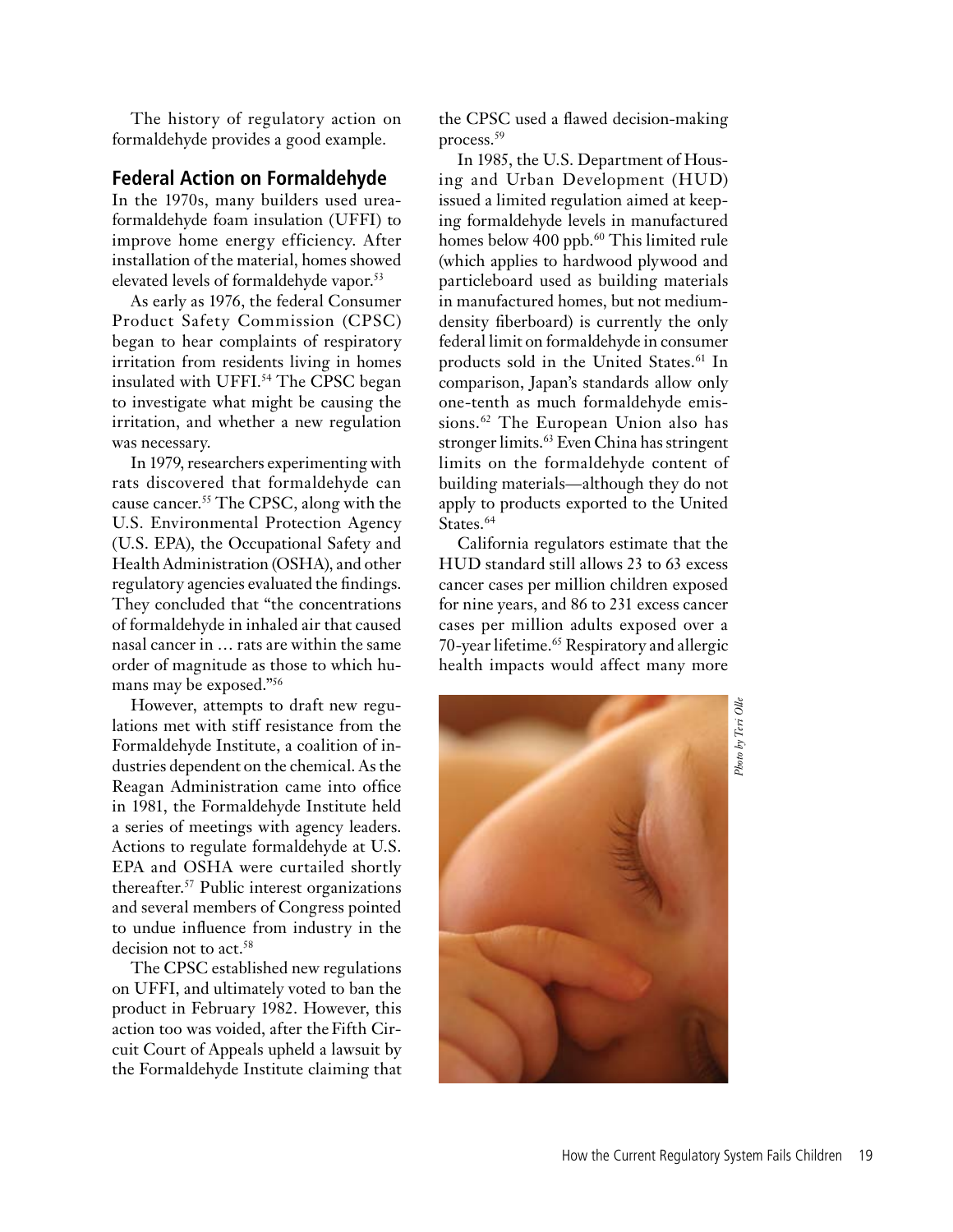children, if exposed to formaldehyde at this level. Moreover, the HUD standard only applies to wood used in manufactured homes, and not other types of products.

In place of official regulation, the composite wood industry adopted voluntary standards for formaldehyde emissions, which have kept the emissions from the average composite wood product at about 40 percent below the HUD standard.<sup>66</sup> However, these voluntary limits have not gone far enough to reduce indoor formaldehyde contamination to safe levels.

### **Formaldehyde Regulation in California**

California formally declared formaldehyde to be a toxic air contaminant in 1992.<sup>67</sup> The

Office of Environmental Health Hazard Assessment recommended that "formaldehyde be treated as having no threshold exposure level below which no significant adverse health impacts are anticipated."68

State law requires the California Air Resources Board (ARB) to take action to reduce public exposure to toxic air contaminants, requiring the use of best available control technology that is technically available and economically feasible.

However, ARB took little official action on formaldehyde until 2001, when it proposed a ban on all composite wood products made with urea-formaldehyde resin.<sup>69</sup> The composite wood industry argued against the measure, and in 2003, ARB ultimately decided to hold off on a ban.

## California's New Formaldehyde Emission Rules and the Products Tested in this Report

T he Child Craft Oak Crib is made with composite wood that very likely will not meet the upcoming ARB formaldehyde emission standards. The Bridget 4-in-1 Crib, the Kayla II Changing Table, and the Berkley Changing Table include composite wood parts that likely exceed the ARB standard. And the Country Style Changing Table and the Rochester Cognac Crib include parts that may exceed the standard.

If the construction of these products is changed to use boards that will comply with the ARB regulation, they likely will emit much less formaldehyde. However, the new ARB regulation is limited in several ways:

- The regulation will not apply to products intended for sale outside of California.
- The regulation will not eliminate formaldehyde emissions from consumer products. For example, even under ARB's most stringent limit for formaldehyde emissions from medium density fiberboard, a home containing 20 square meters of the product would still contain 25 to 55 ppb formaldehyde, depending on home size and ventilation rate. To put that in perspective, seven bookcases with dimensions of 13" x 31" x 70" and with no lamination on the undersides of shelves and the rear of the unit, would have 20 square meters of exposed composite wood surface.
- The rule also applies only to composite wood. Products that use other types of formaldehyde-emitting materials will not be affected.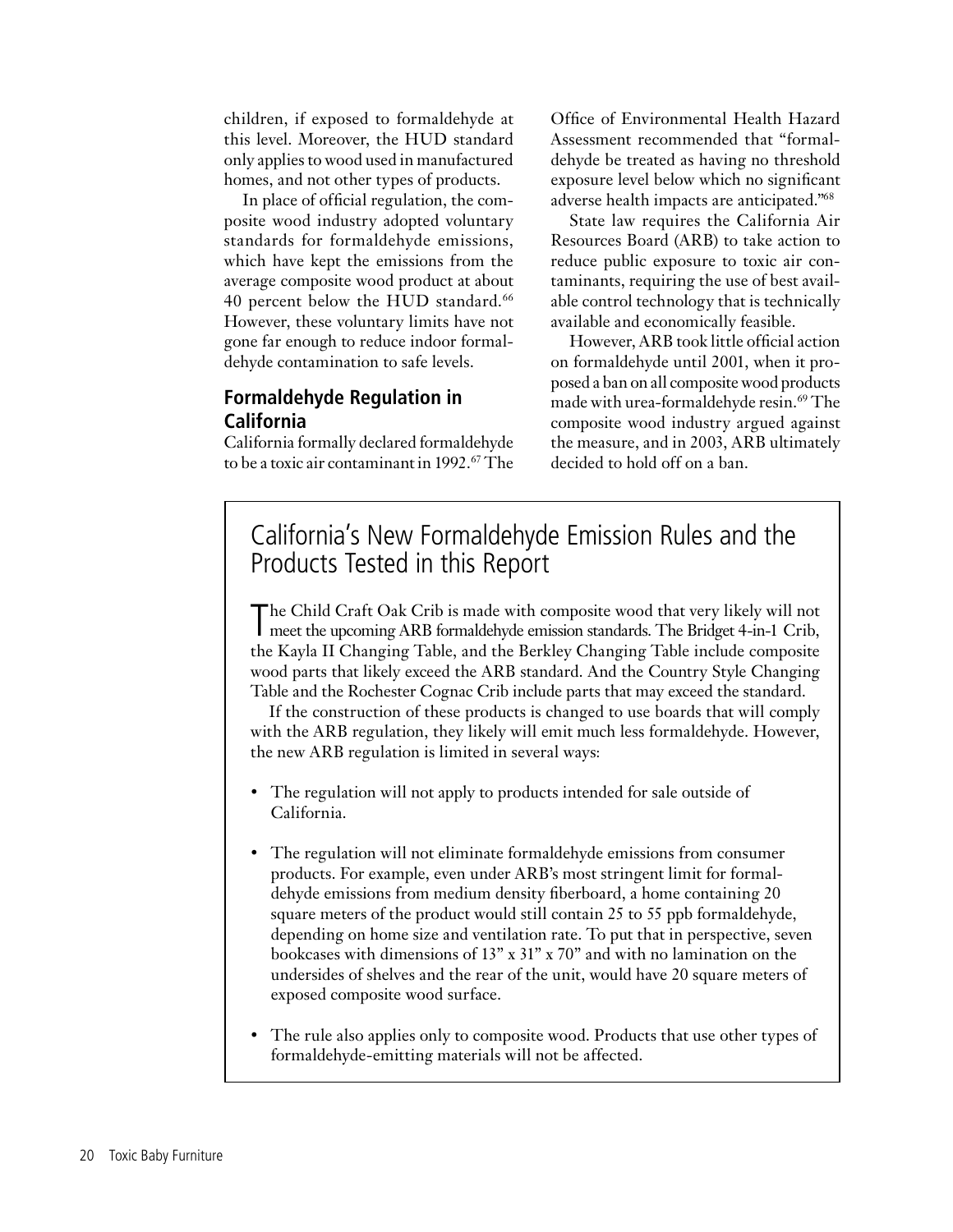#### **Recent Regulation for Formaldehyde**

In 2006, ARB proposed a new regulation limiting the emissions of formaldehyde from composite wood boards. The regulation applies at the level of board manufacturing, reducing allowable emissions from the raw materials later used in furniture and buildings.

For particleboard and hardwood-plywood, the regulation limits allowable formaldehyde emissions to 259 micrograms per square meter of board surface per hour beginning January 2009, and to 129 by 2011-2012. Regulators set formaldehyde emission limits for medium density fiberboard at roughly double these amounts.<sup>70</sup>

The new regulation officially became California law on April 18, 2008.71

ARB estimates that the regulation will reduce formaldehyde emissions from composite wood products by 180 tons per year in the first phase, reducing individual exposures by 15 percent. In the second phase, ARB expects to reduce emissions by 500 tons per year, and individual exposures by 40 percent. $72$ 

This new rule will help to reduce indoor exposure to formaldehyde. However, it comes more than 30 years after federal regulators identified formaldehyde as a potential respiratory hazard, and 16 years after California officially determined that formaldehyde was a toxic air contaminant.

### Formaldehyde Is Just One of Thousands of Hazardous Chemicals on the Market

Formaldehyde is one of a vast expanse of chemical hazards facing children that grow up in today's world. Most of these threats have yet to be effectively addressed by either the federal or the California chemical regulatory systems.

Chemical manufacturers produce and

market more than 75,000 different chemicals for use across the U.S. economy.73 1,400 of these chemicals have known or probable links to cancer, birth defects, reproductive impacts, and other health problems that plague our society.74 And the health effects of almost half of the major industrial chemicals—roughly 1,500 compounds—have not been studied at all.75

Many of these chemicals are becoming part of our very bodies in complex mixtures that have never been evaluated to determine their impact on human health.

For example, the Environmental Working Group recently found 287 different chemicals in the umbilical cord blood of 10 randomly selected infants born in the United States.76 These chemicals included "pesticides, consumer product ingredients, and wastes from burning coal, gasoline and garbage."77 Of the chemicals detected, 180 are known to cause cancer in humans or animals; 217 have toxic effects on the brain and nervous system; and 208 cause birth defects or developmental problems in experiments with animals.78 No study has ever evaluated the impact of this complex mixture of pollutants on fetal or infant health.

Under the current regulatory framework, the burden of proving harm falls upon those exposed to chemical hazards. Regulators are faced with the task of assessing risks faced by the public, one chemical at a time. They must document public exposure, uncovering where the chemical is produced, used, discharged, and disposed of. Then regulators must evaluate associations between exposure and diseases. Finally, regulators must go through the arduous process of crafting and issuing new rules—a process that can take decades between hazard identification and action to reduce public exposure, if it does not fail outright.

The result is that children continue to be exposed to hazardous chemicals—such as formaldehyde—every day.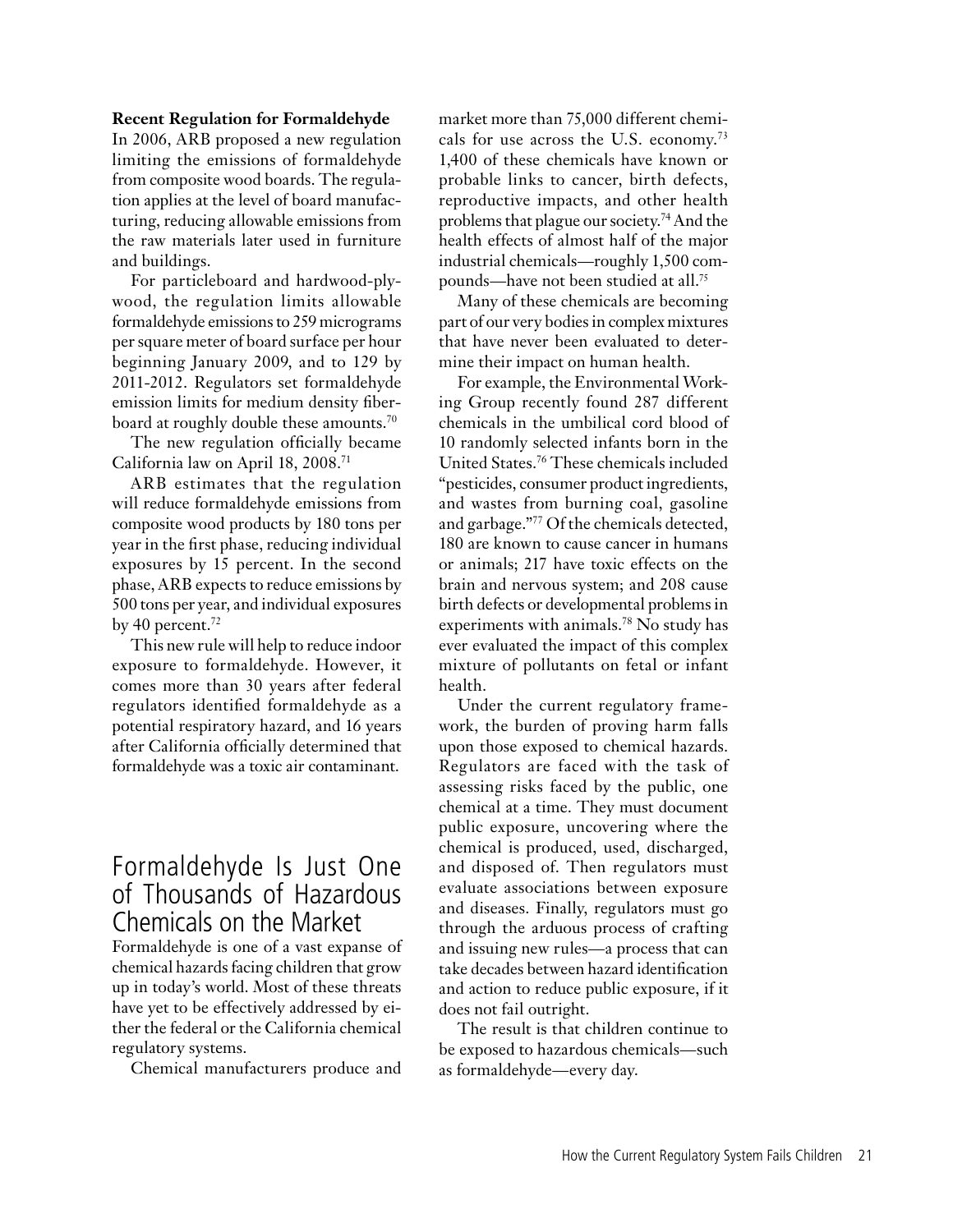## A New Approach: Green Chemistry

Reforming California's chemical regu-<br>
latory system to require manufactur-<br>
ers to consider potential impacts on latory system to require manufacturers to consider potential impacts on public health and the environment upfront, during product design, could provide a much more effective means to reduce our exposure to dangerous chemicals in consumer products.

Recognizing this possibility, Governor Schwarzenegger and Secretary for Environmental Protection Linda Adams launched the California Green Chemistry Initiative in April 2007.79 Green Chemistry "is a preemptive strategy to stop toxic substances before they contaminate the environment and our bodies."80 Green Chemistry seeks to reduce and eliminate hazardous substances in products by design, minimizing public health and environmental impacts.

In order to be meaningful, the Green Chemistry Initiative should be more than a voluntary, incentive-based program. The state needs to create the regulatory infrastructure to assess chemical safety and restrict or phase out the use of the most dangerous substances.

If an effective Green Chemistry approach had been in place in 1992 when California classified formaldehyde as a toxic air contaminant, children's exposure to formaldehyde would look very different today. Instead of spending several decades studying exposure and characterizing shades of risk, regulators could have judged that formaldehyde, as an intrinsically hazardous chemical, should not be used in applications that lead to human exposure, especially where safer alternatives are available. Guided by this judgment, composite wood, building material, and furniture manufacturers could have deployed alternative adhesives or materials free from formaldehyde emissions. The same process would have guided manufacturer decisions about other dangerous chemicals that still await meaningful regulatory action. The result would have been healthier indoor air for children to breathe and reduced exposure to a range of health-threatening substances.

Now, we have an opportunity to make this vision a reality. If California gets the Green Chemistry Initiative right, we can begin to offer parents new assurance that everyday consumer products are safe to bring home from the store and to use in caring for their families.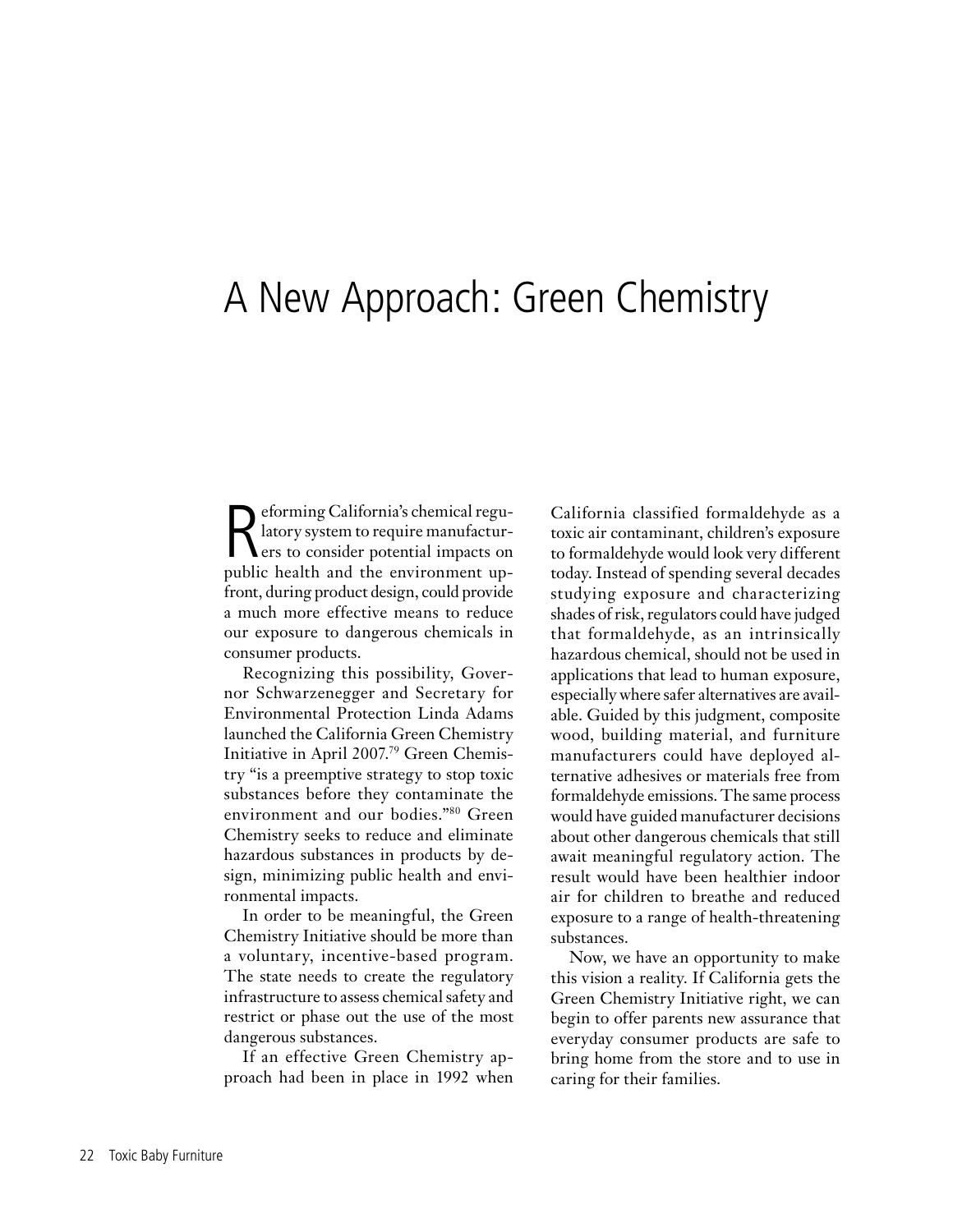## Alternatives to Formaldehyde Are Readily Available

Many companies across the U.S. are using healthier building materials and developing safer alternatives to replace toxic products. Columbia Forest Products provides a good example.

In 2005, Columbia Forest Products, North America's largest manufacturer of hardwood plywood and hardwood veneer, announced its transition to PureBond®, a manufacturing technology that utilizes a natural adhesive composed primarily of soy flour and water.<sup>81</sup> Scientists designed the formula "to mimic the protein that marine mussels use to attach themselves to rocks and other hard surfaces."82

By March 2008, the company had converted all seven of its manufacturing plants to use this system, producing more than 25 million plywood panels with formaldehyde-free adhesive.83 The conversion replaced millions of pounds of urea-formaldehyde, reducing emissions of hazardous air pollutants at the plants by up to 90 percent. $84$ 

Plywood panels made with PureBond® already comply with the most stringent formaldehyde emissions limits put forward by the California Air Resources Board.85 Moreover, they cost no more than panels made with the standard urea-formal-

dehyde adhesive.<sup>86</sup> In 2007, U.S. EPA recognized Columbia Forest Products for this achievement with a Presidential Green Chemistry Challenge Award.87

Other alternative adhesives are available to manufacture particle board and fiber board with ultra low formaldehyde emissions.88 In addition, everyday building materials—such as stone, brick, metal, glass,



*Columbia Forest Products and BuildingGreen.com*

and solid wood—are generally formaldehyde-free. Furniture, cabinetry and buildings made of these materials do not emit formaldehyde.

The Green Chemistry Initiative should ensure that manufacturers identify and prioritize safer alternatives to many different varieties of toxic chemicals, much as Columbia Forest Products has done with formaldehyde-based adhesives.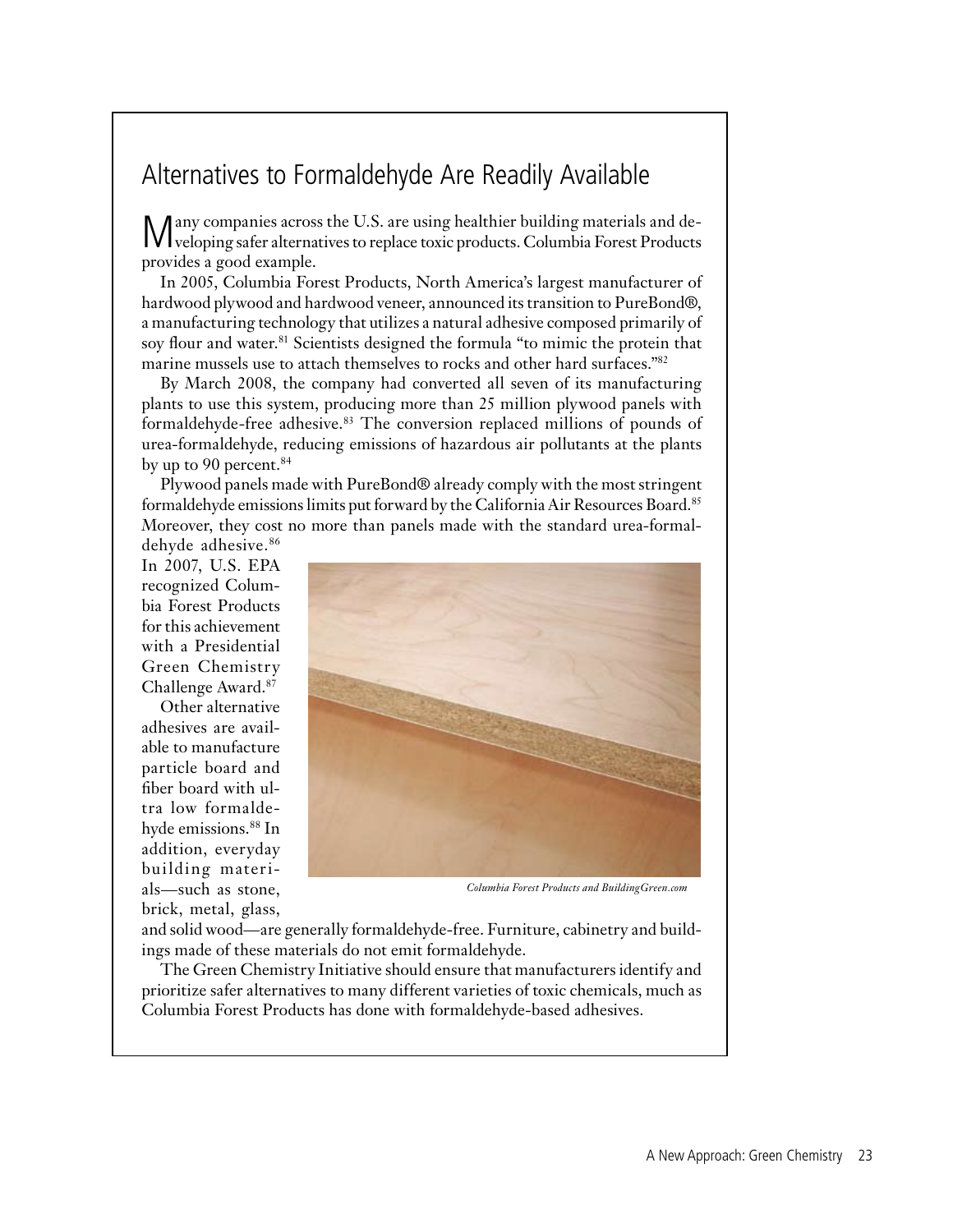## Policy Recommendations

Comprehensive chemical regulatory reform is necessary to improve our knowledge of chemicals used in commerce, encourage the use of materials and processes most likely to be safe, and enable the government to take action to protect public health and the environment from the greatest threats, when warranted. In order to protect children from toxic exposures, the Green Chemistry Initiative should include the following directives:

#### **Require chemical manufacturers to prove that a chemical is safe before allowing it on the market.**

- Regulators should require companies to provide comprehensive data on the intrinsic hazards of chemicals that they produce or import into California. Such data should include information on a chemical's ability to persist in the environment, accumulate in living organisms, be metabolized into other hazardous compounds, cause genetic damage, mimic important hormone signals, interfere with human development or reproduction, weaken the immune system, damage the nervous system, cause respiratory disease, or otherwise harm human health.
- Chemical testing should include specific consideration of potential impacts on infants, children, and pregnant women; potential impacts of low-dose exposures; and potential interactions with other toxic chemicals.
- The reliability and adequacy of the information should be validated by government scientists and/or an independent third party free of conflicts of interest.

**Empower regulatory agencies to restrict or ban the manufacture and use of chemicals that pose potential dangers to human health or the environment.**

- Where chemicals show evidence of intrinsic hazard—such as a tendency to persist in the environment, accumulate in living organisms, or cause toxic effects—regulators should restrict or prohibit the use of these chemicals and require the substitution of safer alternatives, particularly in consumer products or other applications that lead to human exposure. In addition, regulators should consider possible adverse impacts to ecosystems.
- Where there is uncertainty in the evidence, regulators should err on the side of protecting health and the environment.

### **Ensure public access to information on chemicals and their uses.**

- The public has a right to know about chemicals currently on the market, including their specific uses, potential hazards to health and the environment, and potential exposures. California should create an easily understood database for all chemicals currently in use. This tool would enable businesses and consumers to compare the safety of chemicals, identify missing data, and create demand for safer alternatives.
- • Until health and safety data are available for a particular chemical, there should be mandatory labeling for consumer products indicating the presence of a chemical that has not been tested for its impact on human health.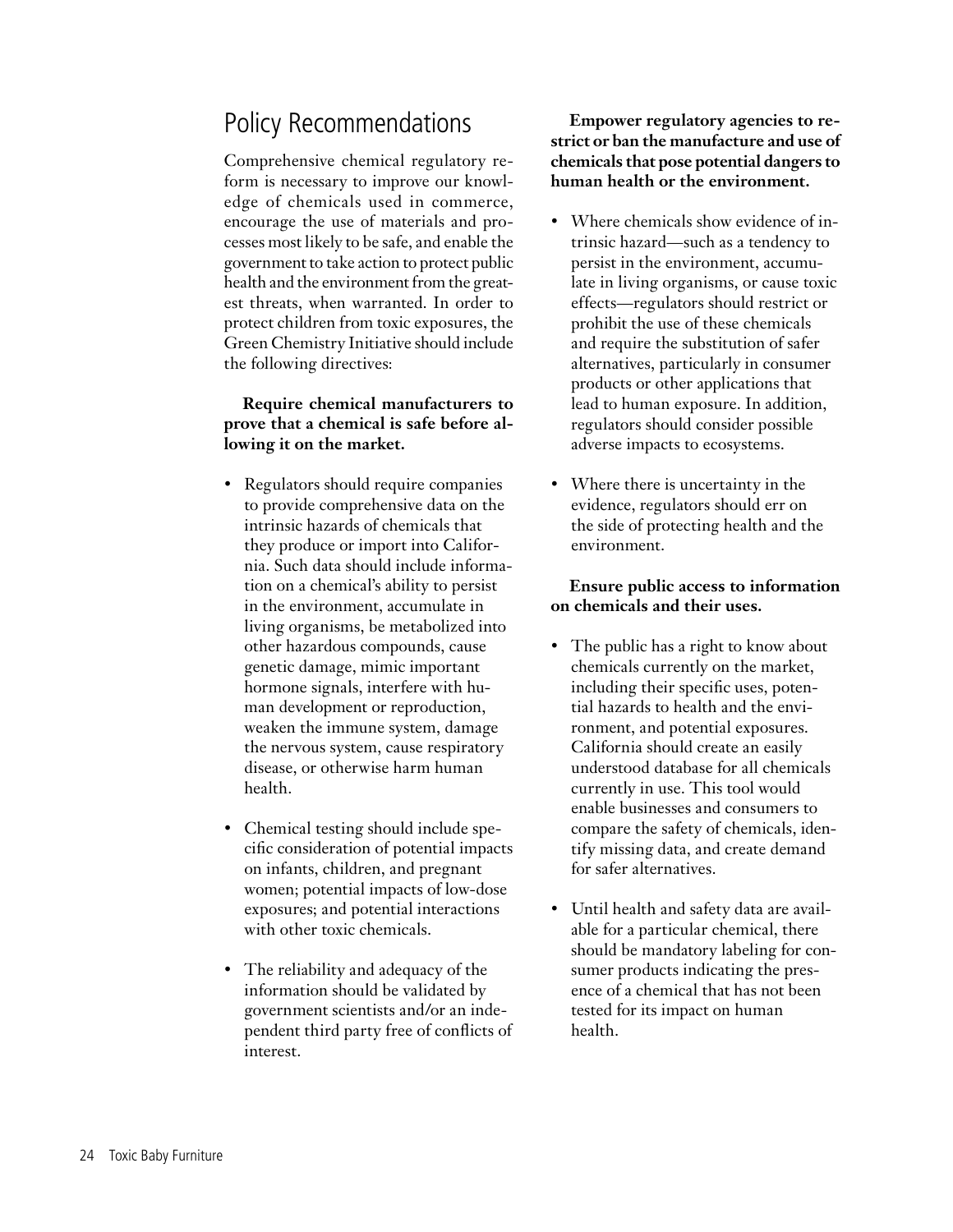## Recommendations for Consumers to Avoid Formaldehyde Exposure

Consumers seeking to avoid formaldehyde exposure face many obstacles. Prod-ucts made with formaldehyde are very unlikely to be labeled as such. Even well-educated consumers consciously looking for healthy products may find that a seemingly innocuous product actually emits formaldehyde. For example, Dr. Mark Mendell, an indoor air quality expert at the Lawrence Berkeley National Laboratory, chose bamboo when remodeling the floor in his home. He later discovered that the bamboo floor was releasing formaldehyde vapor, likely from a urea-formaldehyde adhesive.89

To reduce the risk of exposure to formaldehyde in the home, consumers should:

- Ask retailers and manufacturers about the formaldehyde emissions of products, including furniture, cabinetry and building products made of composite wood, before you purchase them.
- If information about formaldehyde emissions is unavailable, avoid products with components made of medium density fiberboard, particleboard or other types of composite wood. Look for product descriptions that indicate the use of solid wood, which does not contain formaldehyde.
- Maintain moderate temperature and humidity levels and provide adequate ventilation within your home. Formaldehyde emissions are accelerated by heat, and also somewhat by humidity. Adequate ventilation with outdoor air can help to prevent formaldehyde and other indoor air pollutants from building up to greatly elevated levels within your home.
- Place pollution-absorbing plants in your home. For example, scientists have demonstrated that spider plants (*Chlorophytum elatum*), Boston ferns (*Nephrolepis exalta Bostoniensis*), dwarf date palms (*Phoenix roebelinii*), pot mums (*Chrysanthemum morifolium*), and peace lilies (*Spathiphyllum*) can effectively reduce formaldehyde levels in indoor air.92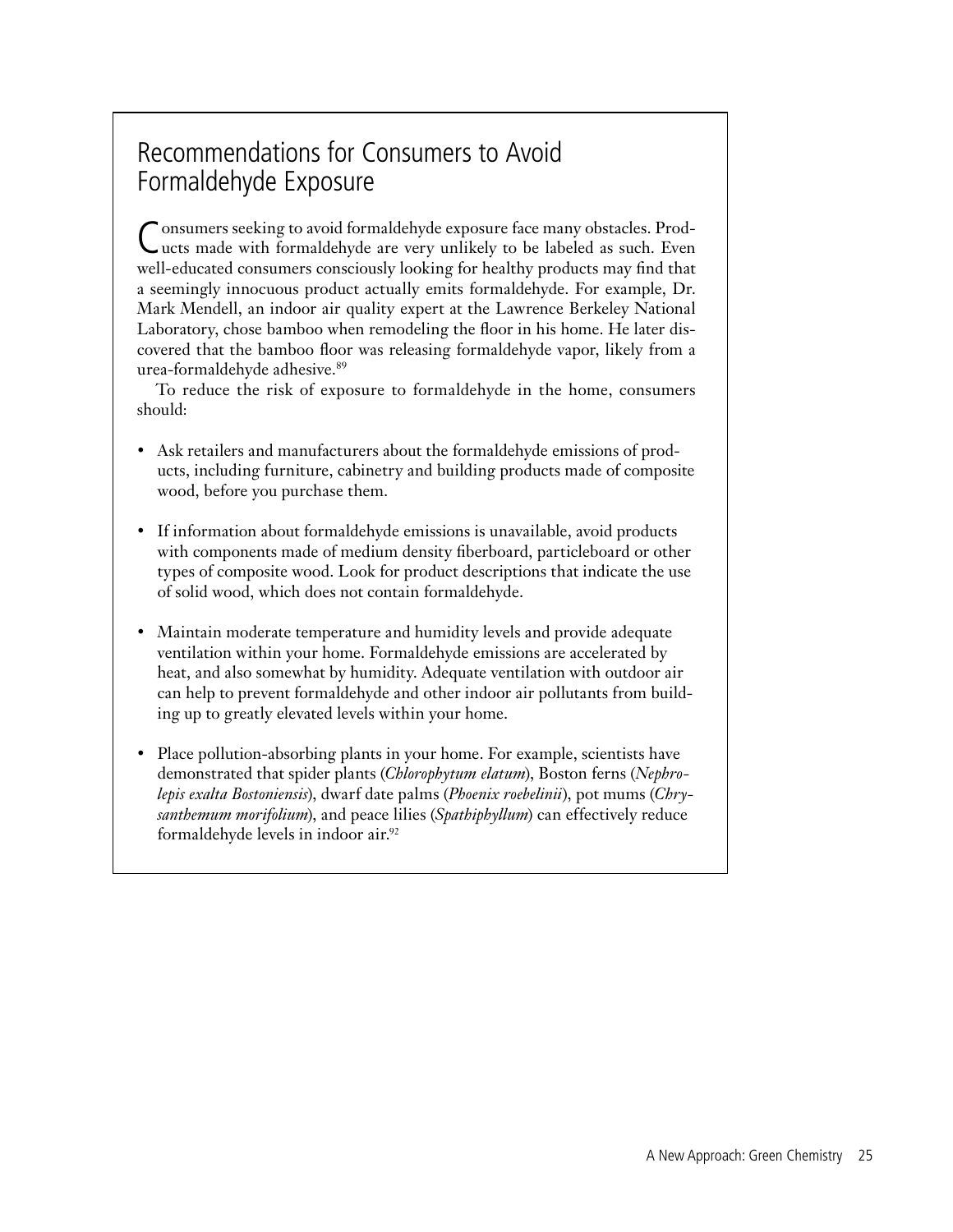## Methodology

#### **Formaldehyde Emission Testing**

Environment California Research & Policy Center contracted with Berkeley Analytical Associates, LLC in Richmond, California, to test 21 baby nursery furnishings for their formaldehyde emissions. The firm is a commercial laboratory specializing in the measurement of chemical emissions from building materials, architectural finishes, and furniture using large and small scale environmental chambers. Their services are available to industry, governmental agencies, and professional organizations.

The laboratory placed each product into a large or small scale chamber operated under controlled conditions according to ASTM Standards D 5116 and D 6670. Products were taken from their packaging and transferred directly to the chambers. Many of the large pieces were tested in unassembled or partially assembled configuration.

Conditions within the chamber were set to approximate the indoor environment. Temperature ranged from 22°C to 24°C. Relative humidity ranged from 45 to 55 percent. Air within the chamber was changed once per hour by ventilation. After 24 hours, air samples for formaldehyde were collected from the chambers. The samples were analyzed for formaldehyde by High Performance Liquid Chromatography following ASTM Method D 5197, with a limit of detection of about 1 microgram per cubic meter.<sup>90</sup>

The laboratory reported the results for each product in terms of an emission factor, in units of micrograms of formaldehyde emitted per product unit per hour, according to Equation 1, where Q is the rate of air flow into the test chamber (in cubic meters per hour), C is the measured concentration of formaldehyde in the test chamber (in micrograms per cubic meter),  $\mathsf{C}_\circ$  is the chamber background concentration of formaldehyde before the product was added, and N is the number of units of product added to the testing chamber.

**Equation 1:**

$$
Emission Factor = \frac{Q * (C - C_{o})}{N}
$$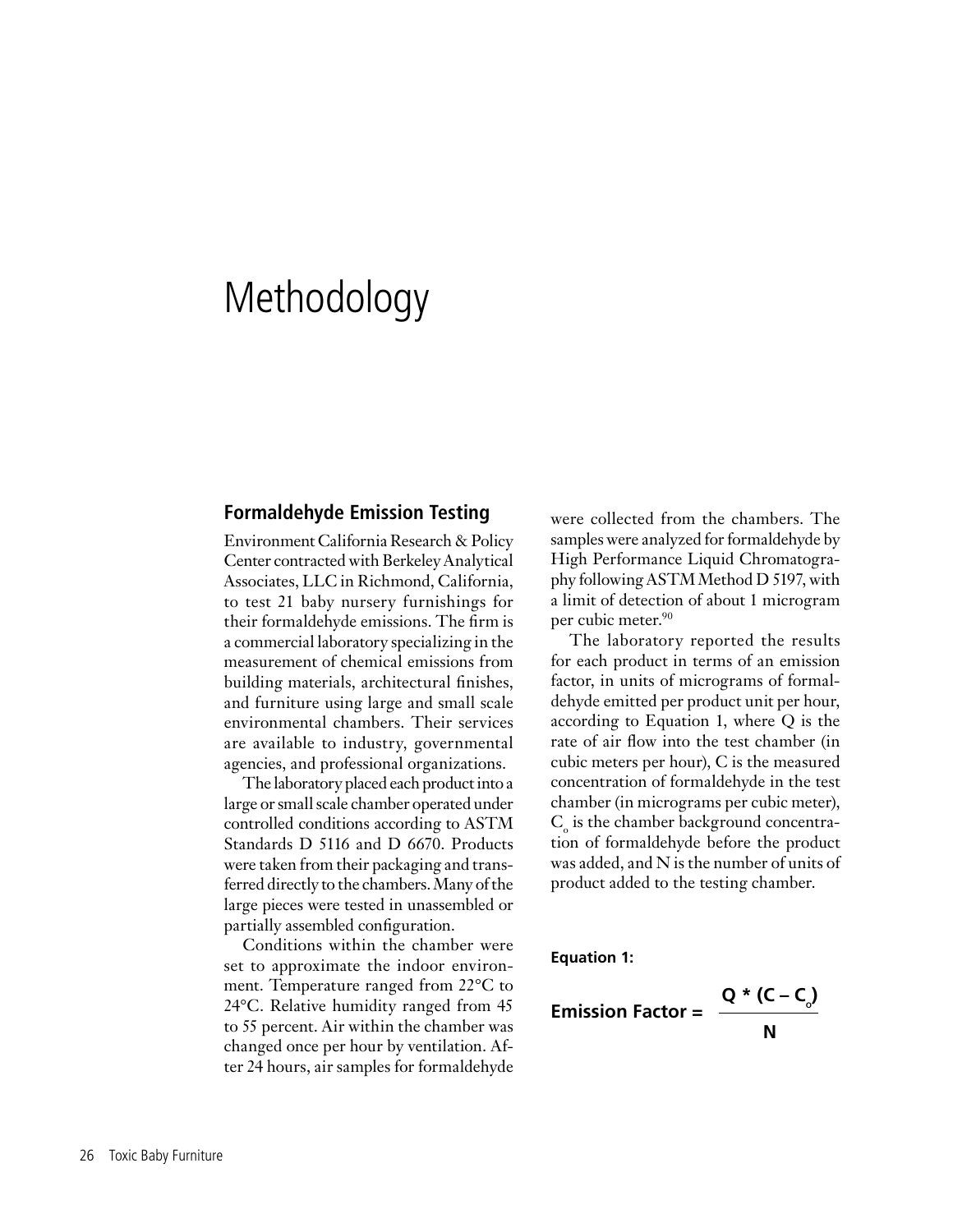### **Indoor Air Quality Modeling**

Using the results of the testing, we estimated the contribution each product would have toward whole-house formaldehyde concentrations.

We used Equation 2 to estimate indoor formaldehyde levels, where EF is the measured emission factor of the product (in micrograms per unit per hour), N is the number of units, V is the interior volume of the home (in cubic meters), and A is the ventilation rate (in air changes per hour). The resulting concentration in micrograms per cubic meter was converted to ppb by multiplying by 0.813, per the Agency for Toxic Substances and Disease Registry (ATSDR), Toxicological Profile for Formaldehyde, July 1999.

#### **Equation 2:**

#### **Indoor Concentration = EF \* N V \* A**

We used a set of assumptions describing the size and ventilation rate of four generic types of North American residences, per Alfred T. Hodgson, Berkeley Analytical Associates, LLC, Residential Exposure Scenarios for Estimation of the Impacts of Products on Indoor Air Quality, 20 September 2007. Table 5 lists these assumptions.

#### **Table 5: Size and Ventilation Rates for Four Generic Types of Residences91**

|                                            | <b>Home Volume</b><br>(cubic meters) | <b>Ventilation Rate</b><br>(full air changes per hour) |
|--------------------------------------------|--------------------------------------|--------------------------------------------------------|
| <b>Existing Single Family Home</b>         | 340                                  | 0.5                                                    |
| New Single Family Home                     | 536                                  | 0.24                                                   |
| <b>Existing Unit in Apartment Building</b> | 204                                  | 0.5                                                    |
| New Unit in Apartment Building             | 260                                  | 0.29                                                   |
|                                            |                                      |                                                        |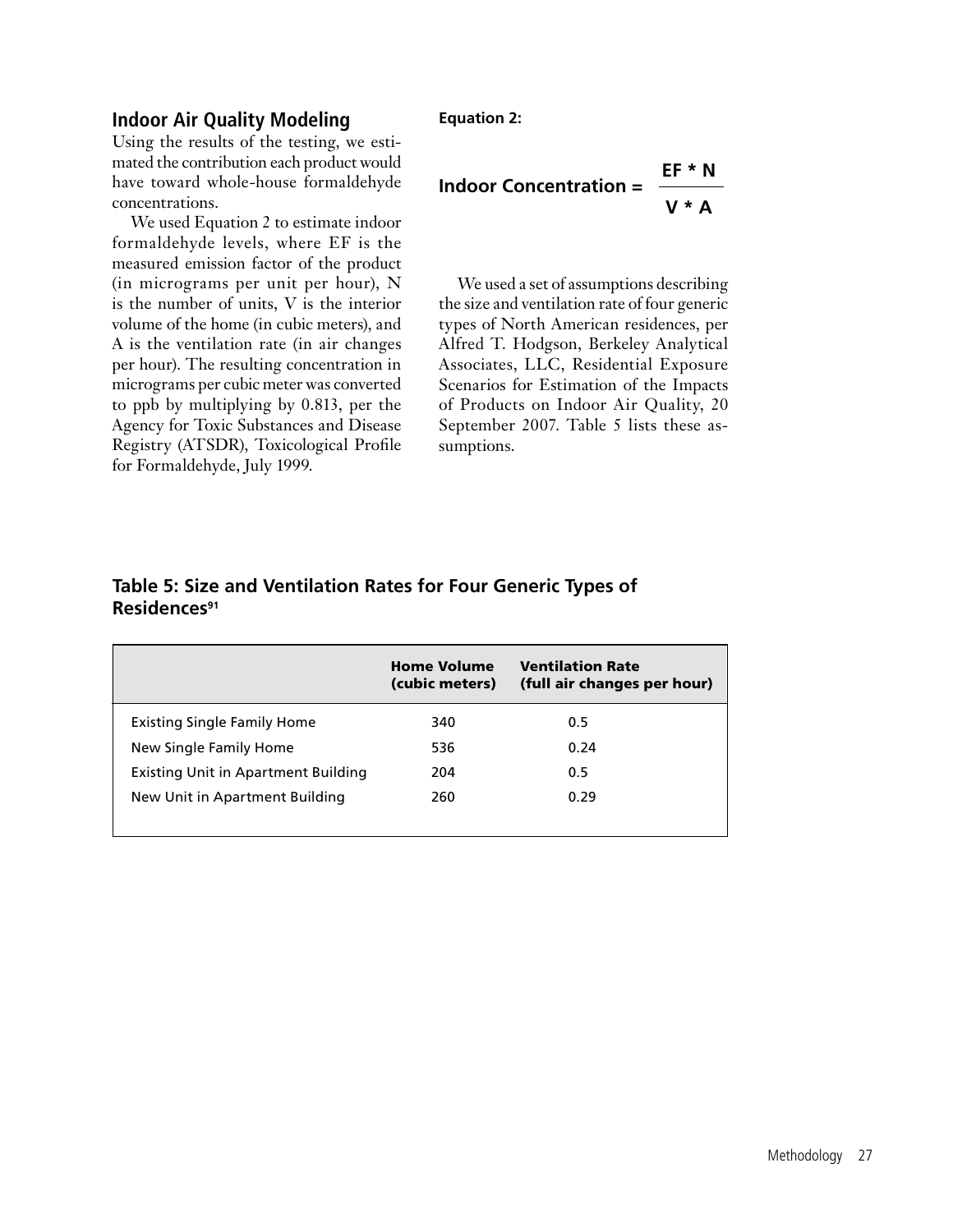## Appendix: Detailed Product Identification and Testing Results

| <b>Product Name</b>                                        | <b>Product Sample ID</b>   | <b>Manufacturer ID</b>        |
|------------------------------------------------------------|----------------------------|-------------------------------|
| Child Craft Oak Crib with Storage Drawer-Oak               | ASIN: B000BV3I1Q           | Catalog #10182136             |
| Bridget 4-in-1 Crib (White)                                | Item #8021348771           | Wal-Mart #002638982           |
| Kayla II Changing Table - Natural                          | Item #95971                | 00525-72N; SKU: 517E7D45      |
| Cherry Berkley Ready-to-Assemble Changing Table #572982    |                            | 0603G00WP                     |
| Pure White Country Style Changing Table                    | Catalog #663615            | 3580330                       |
| Rochester Cognac Crib with Drawer                          | Catalog #551420            | 04550-92C                     |
| Nursery-In-A-Box Crib (Cherry)*                            | Item #74102289003          | Wal-Mart #002653394           |
| Natural Americana Lifetime Crib                            | Item #666974               | DJ203B4NWP; SKU 57DF2C35      |
| Graco Lauren 4-in-1 Dropside<br>Convertible Crib - Natural | Catalog #10456405          | Model #3150282                |
| <b>Baby Cocoa Valance</b>                                  | Jungle Animals Style       | Item #31663                   |
| <b>Football Wall Shelf</b>                                 | Catalog #695759            | Item #100339                  |
| Alphabet Soup Decorative Waste Basket                      | Item #882841               | 7110109, SKU: F9E9BB53        |
| South Shore Changing Table - Natural Maple                 | Item #584484               | 2713-330; SKU: 32836556       |
| Lady Bug Waste Basket                                      | UPC 7 89887 274116         | Style #7001WTC                |
| Sugar Plum Lamp Base & Shade                               | Item #577615               | 716129; SKU: C3E05D08         |
| Olympia Single Crib - Dark Pine                            | Item #292424               | 0102E00; SKU: AEEEBF16        |
| Lambs & Ivy Froggy Tales Lamp                              | Item #87405                | 54024; SKU: A4123372          |
| Alphabet Soup Wall Hanging                                 | UPC 6 80601 00759 4        | 711037                        |
| <b>Olivia Decorative Valance</b>                           | Item #310066               | 5008V                         |
| Winnie The Pooh Wall Shelf with Pegs                       | UPC 85214 00346 7          | 1400989 DB Wall Shelf         |
| My First Doll                                              | UPC/EAN/ISBN 7 17851 15078 | Style #3415078; PA #5248 (RC) |

\*We tested the crib only, not the dresser or the table that also come with this product.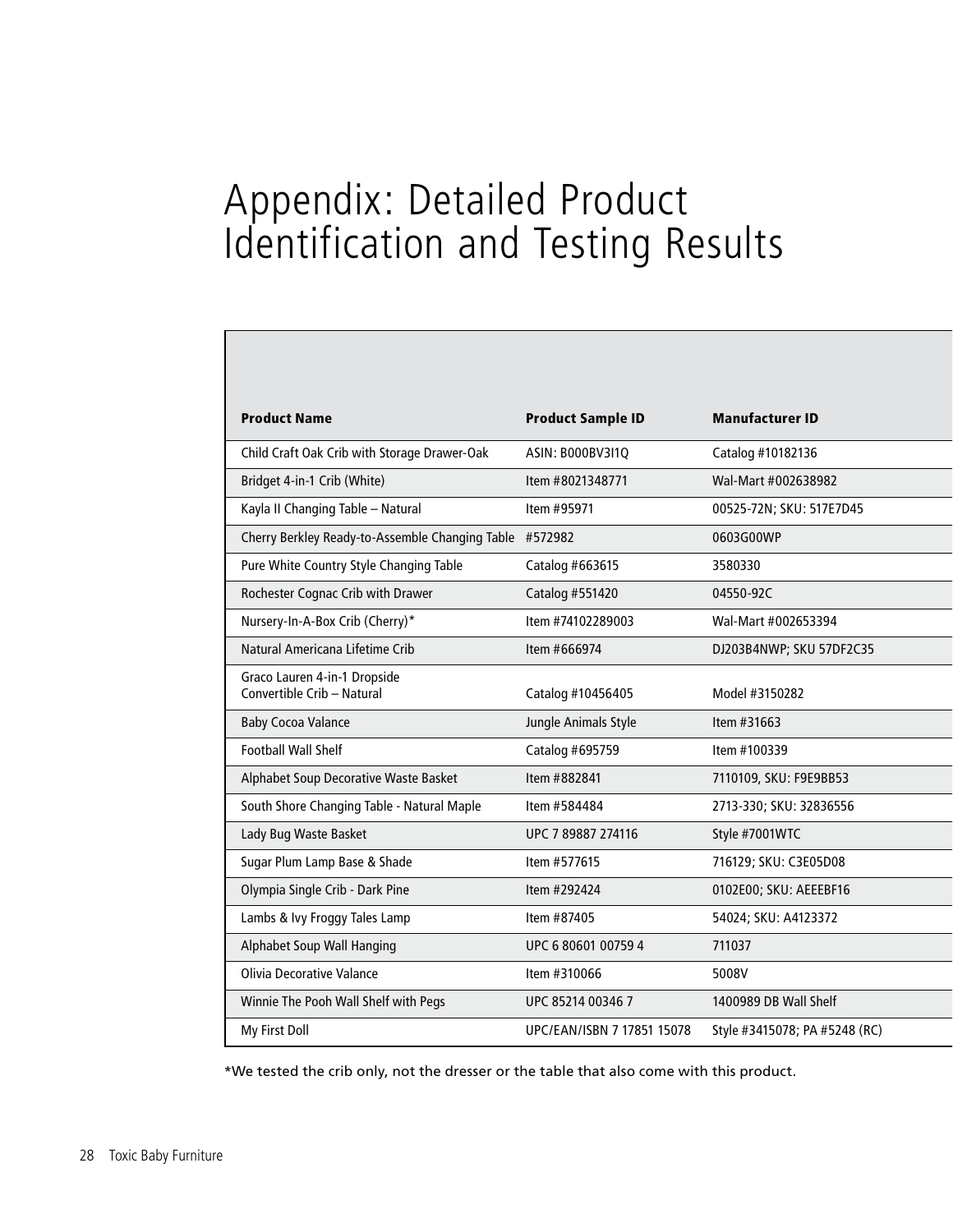|       |                                    |                    | Formaldehyde                                          |                              | <b>Estimated Contribution to Total Home</b><br><b>Formaldehyde Concentration (ppb)</b><br><b>New</b> |                  |                    |  |
|-------|------------------------------------|--------------------|-------------------------------------------------------|------------------------------|------------------------------------------------------------------------------------------------------|------------------|--------------------|--|
|       | <b>Manufacturer</b>                | <b>Retailer</b>    | <b>Emissions</b><br>(micrograms per<br>unit per hour) | Existing<br>Single<br>Family | Single<br>Family                                                                                     | Existing<br>Apt. | <b>New</b><br>Apt. |  |
|       | Child Craft                        | Target             | 3,680                                                 | 17.6                         | 23.3                                                                                                 | 29.4             | 39.8               |  |
| Delta |                                    | Wal-Mart           | 1,670                                                 | 8.0                          | 10.6                                                                                                 | 13.3             | 18.1               |  |
|       | Storkcraft                         | <b>Babies R Us</b> | 1,090                                                 | 5.2                          | 6.9                                                                                                  | 8.7              | 11.8               |  |
|       | Jardine Enterprises                | <b>Babies R Us</b> | 974                                                   | 4.7                          | 6.2                                                                                                  | 7.8              | 10.5               |  |
|       | South Shore Furniture              | Target             | 662                                                   | 3.2                          | 4.2                                                                                                  | 5.3              | 7.2                |  |
|       | Storkcraft                         | Target             | 573                                                   | 2.7                          | 3.6                                                                                                  | 4.6              | 6.2                |  |
|       | Simplicity for Children            | Wal-Mart           | 69                                                    | 0.3                          | 0.4                                                                                                  | 0.5              | 0.7                |  |
|       | Jardine Enterprises                | <b>Babies R Us</b> | 62                                                    | 0.3                          | 0.4                                                                                                  | 0.5              | 0.7                |  |
|       | Graco                              | Target             | 36                                                    | 0.2                          | 0.2                                                                                                  | 0.3              | 0.4                |  |
|       | Lambs & Ivy                        | <b>Babies R Us</b> | 16                                                    | 0.1                          | 0.1                                                                                                  | 0.1              | 0.2                |  |
|       | <b>Trend Lad</b>                   | Target             | 11                                                    | 0.1                          | 0.1                                                                                                  | 0.1              | 0.1                |  |
|       | CoCaLo                             | <b>Babies R Us</b> | 9 <sup>°</sup>                                        | 0.0                          | 0.1                                                                                                  | 0.1              | 0.1                |  |
|       | South Shore Furniture              | <b>Babies R Us</b> | 8                                                     | 0.0                          | 0.1                                                                                                  | 0.1              | 0.1                |  |
|       | Kids Line                          | <b>Babies R Us</b> | 6 <sup>1</sup>                                        | 0.0                          | 0.0                                                                                                  | 0.1              | 0.1                |  |
|       | CoCaLo                             | <b>Babies R Us</b> | 6 <sup>1</sup>                                        | 0.0                          | 0.0                                                                                                  | 0.0              | 0.1                |  |
|       | Jardine Enterprises                | <b>Babies R Us</b> | $<$ 6                                                 | 0.0                          | 0.0                                                                                                  | $0.0\,$          | 0.1                |  |
|       | Lambs & Ivy                        | <b>Babies R Us</b> | 5 <sup>1</sup>                                        | 0.0                          | 0.0                                                                                                  | 0.0              | 0.1                |  |
|       | CoCaLo                             | <b>Babies R Us</b> | $\overline{4}$                                        | 0.0                          | 0.0                                                                                                  | 0.0              | 0.0                |  |
|       | Kids Line                          | <b>Babies R Us</b> | $\overline{4}$                                        | 0.0                          | 0.0                                                                                                  | 0.0              | 0.0                |  |
|       | Crown Crafts Infant Products, Inc. | <b>Babies R Us</b> | $\overline{3}$                                        | 0.0                          | 0.0                                                                                                  | 0.0              | 0.0                |  |
|       | Koala Baby                         | <b>Babies R Us</b> | $\mathbf{1}$                                          | 0.0                          | 0.0                                                                                                  | 0.0              | 0.0                |  |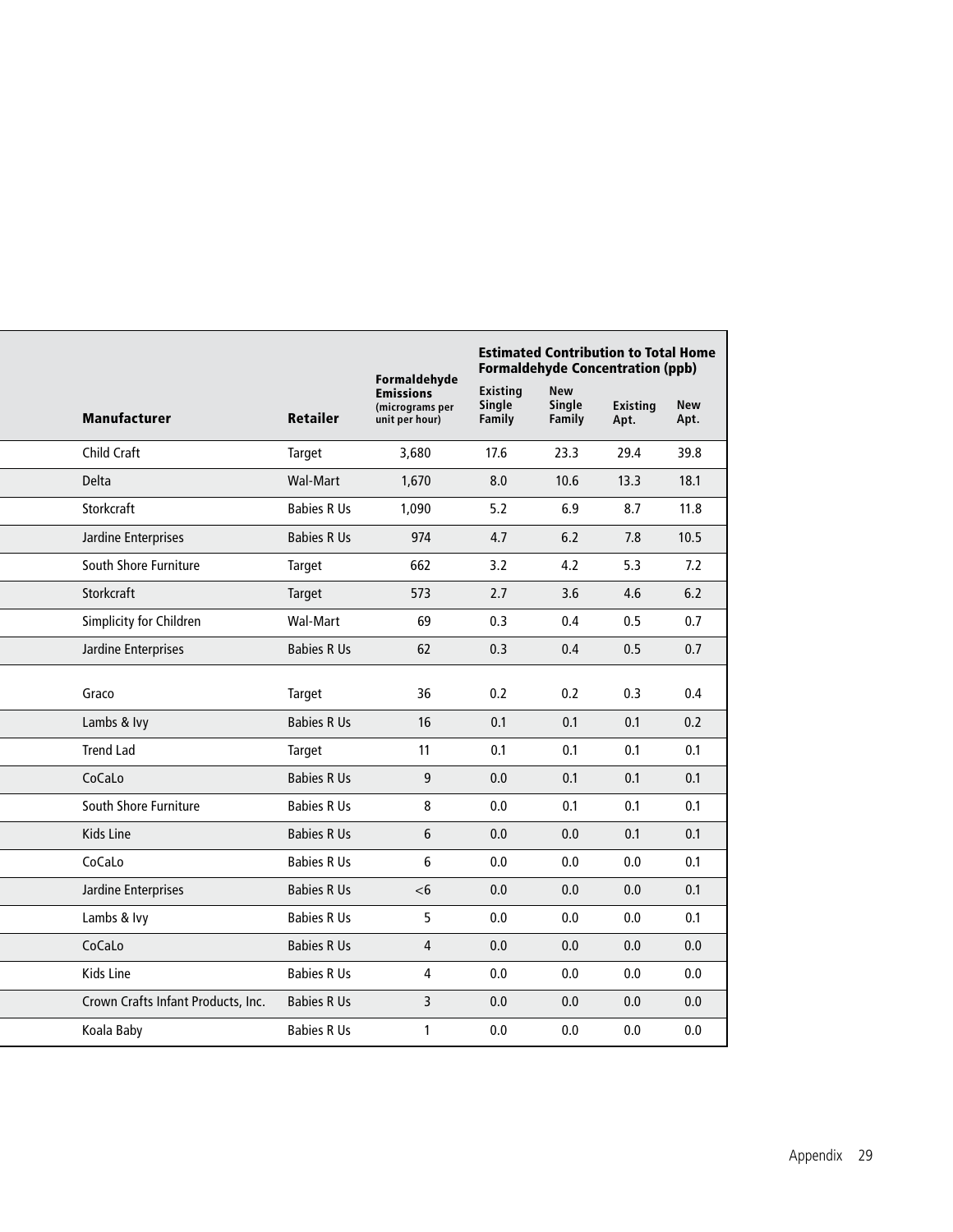## **Notes**

1. U.S. Consumer Product Safety Commission, *Infant/Child Product Recalls (N*ot *Including Toys)*, downloaded from www.cpsc. gov/cpscpub/prerel/category/child.html on 10 March 2008.

2. Janine Brady, et al., "Toy Contaminated with 'Date Rape' Drug Pulled," *CNN*, 8 November 2007; available at www.cnn.com.

3. Recalls: See Note 1. Lead impacts: U.S. Centers for Disease Control and Prevention, *A Review of Evidence of Adverse Health Effects Associated with Blood Lead Levels <10 µg/dL in Children*, Appendix A in: *Preventing Lead Poisoning in Young Children*, August 2005.

4. California Code of Regulations, Title 17, 93120-93120.12, 18 April 2008.

5. U.S. Environmental Protection Agency, *What is the TSCA Chemical Substance Inventory?* (factsheet), 28 September 2007; available at www.epa.gov/opptintr/newchems/pubs/invntory.htm.

6. U.S. Environmental Protection Agency, *Chemical Hazard Data Availability Study,*  1998*.* Major chemicals are defined as those produced or imported in amounts exceeding one million pounds per year.

7. Commission of the European Communities, *White Paper: Strategy for a Future Chemicals Policy*, COM(2001) 88 final, 27 February 2001; Carcinogenic, mutagenic, and reprotoxic chemicals, plus chemicals defined as

category 1 or 2 in EU Directive 67/548, plus persistent organic pollutants.

8. California Department of Toxic Substances Control, *California Green Chemistry Initiative*, downloaded from www.dtsc.ca.gov/ PollutionPrevention/GreenChemistryInitiative/ on 12 March 2008.

9. California Department of Environmental Protection, *Green Chemistry Position Statement*, 15 October 2007.

10. U.S. Environmental Protection Agency, *The Inside Story*, downloaded from www.epa. gov/iaq/pubs/insidest.html, 04 October 2005.

11. Peggy Jenkins, California Air Resources Board, *Formaldehyde*, Presentation given to the California Electricity and Air Quality Conference, 3 October 2006.

12. *Ibid*.

13. Al Hodgson et al., "Volatile Organic Compound Concentrations and Emission Rates in New Manufactured and Site-Built Houses," *Indoor Air* 3:178-192, 2000.

14. See Note 11.

15. U.S. Environmental Protection Agency, *Sources of Indoor Air Pollution—Formaldehyde*, downloaded from www.epa.gov/iaq/formalde. html, 27 March 2006.

16. T.J. Kelly, et al., "Emission Rates of Formaldehyde from Materials and Consumer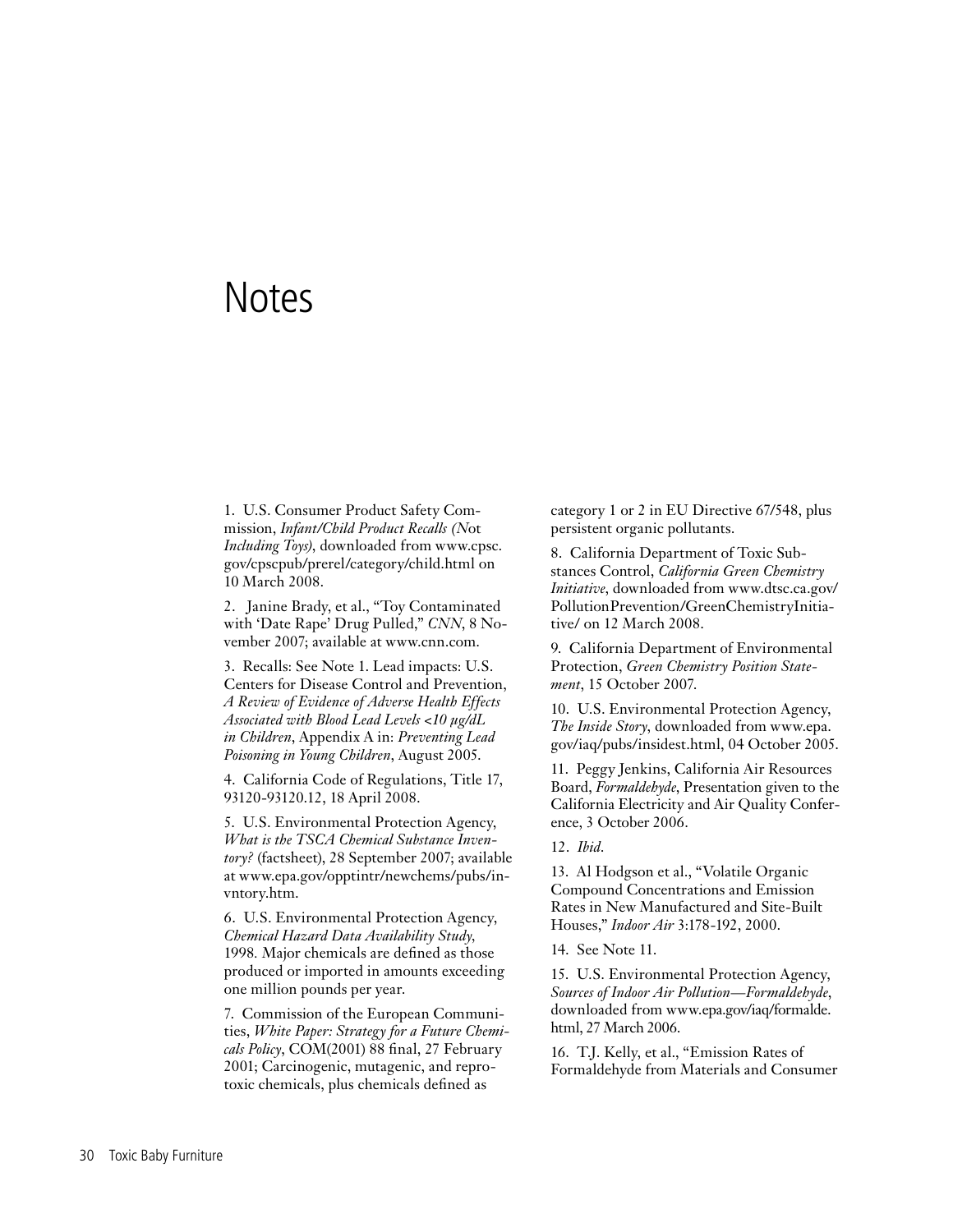Products Found in California Homes," *Environmental Science and Technology* 33: 81-88, 1999.

17. See Note 15.

18. *Ibid*.

19. See Note 11.

20. Toxics Use Reduction Institute, *Toxics Use Reduction Act Reports: Report for Massachusetts as a Whole, 2001*, downloaded from turadata.turi.org on 9 April 2004.

21. For example, see diethylhexyl-phthalate or butylbenzyl- phthalate in Note 20.

22. Ruth Rudel et al, Silent Spring Institute and Harvard School of Public Health, "Phthalates, Alkylphenols, Pesticides, Polybrominated Diphenyl Ethers, and Other Endocrine-Disrupting Compounds in Indoor Air and Dust," *Environmental Science and Technology* 37: 4543-4553, 15 October 2003.

23. U.S. Centers for Disease Control and Prevention, *Second National Study on Human Exposure to Environmental Chemicals*, 31 January 2003; Environmental Working Group, *Body Burden: The Pollution in People*, January 2003.

24. Lowell Center for Sustainable Production, *Formaldehyde Fact Sheet*, March 2003.

25. Mark Mendell, "Indoor Residential Chemical Emissions as Risk Factors for Respiratory and Allergic Effects in Children: a Review," *Indoor Air* 17: 259–277, doi:10.1111/ j.1600-0668.2007.00478.x, August 2007.

26. M.H. Garrett et al., "Increased Risk of Allergy in Children due to Formaldehyde Exposure in Homes," *Allergy* 54, 330–337, 1999.

27. K.B. Rumchev et al., "Domestic Exposure to Formaldehyde Significantly Increases the Risk of Asthma in Young Children," *European Respiratory Journal* 20, 403–408, 2002.

28. M. Krzyzanowski, J. J. Quackenboss, and M. D. Lebowitz, "Chronic Respiratory Effects of Indoor Formaldehyde Exposure," *Environmental Research* 52: 117–125, 1990.

29. Peter Franklin et al., "Raised Exhaled Nitric Oxide in Healthy Children is Associated with Domestic Formaldehyde Levels, *American Journal of Respiratory and Critical Care Medicine* 161: 1757–1759, May 2000.

30. Jouni Jaakkola et al., "Asthma, Wheezing, and Allergies in Russian Schoolchildren in Relation to New Surface Materials in the Home," *American Journal of Public Health* 94: 560–562, April 2004.

31. See Note 25.

32. IARC is part of the World Health Organization. Its mission is to coordinate and conduct research on the causes of human cancer and to develop scientific strategies for cancer control. As part of the California Environmental Protection Agency, OEHHA's mission is to protect and enhance public health and the environment through the scientific evaluation of risks posed by hazardous substances. Carcinogen listings: U.S. EPA Technology Transfer Network Air Toxics Website, *Formaldehyde: Hazard Summary— Created in April 1992: Revised in January 2000*, 9 March 2006; International Agency for Research on Cancer, *IARC Monographs on the Evaluation of Carcinogenic Risks to Humans*, 88 (2-9), June 2004.

33. State of California, Office of Environmental Health and Hazard Assessment, *Proposition 65 Safe Harbor Levels: No Significant Risk Levels for Carcinogens and Maximum Allowable Dose Levels for Chemicals Causing Reproductive Toxicity*, January 2008.

34. International Agency for Research on Cancer, "Formaldehyde, 2-Butoxyethanol and 1-*tert*-Butoxypropan-2-ol," *IARC Monographs on the Evaluation of Carcinogenic Risks to Humans*, 88, December 2006.

35. *Ibid*.

36. *Ibid*.

37. *Ibid*.

38. Marla Mueller, University of California, Berkeley, *Ventilation Characteristics of California Homes*, ARB Contract No. 03-326, June 2007.

39. Francis Offerman et al., Indoor Environmental Engineering, San Francisco, CA, *Window Usage, Ventilation, and Formaldehyde Concentrations in New California Homes: Summer Field Sessions*, November 2007.

40. Alfred Hodgson, Berkeley Analytical Associates, LLC, *Residential Exposure Scenarios for Estimation of the Impacts of Products on Indoor Air Quality*, 20 September 2007.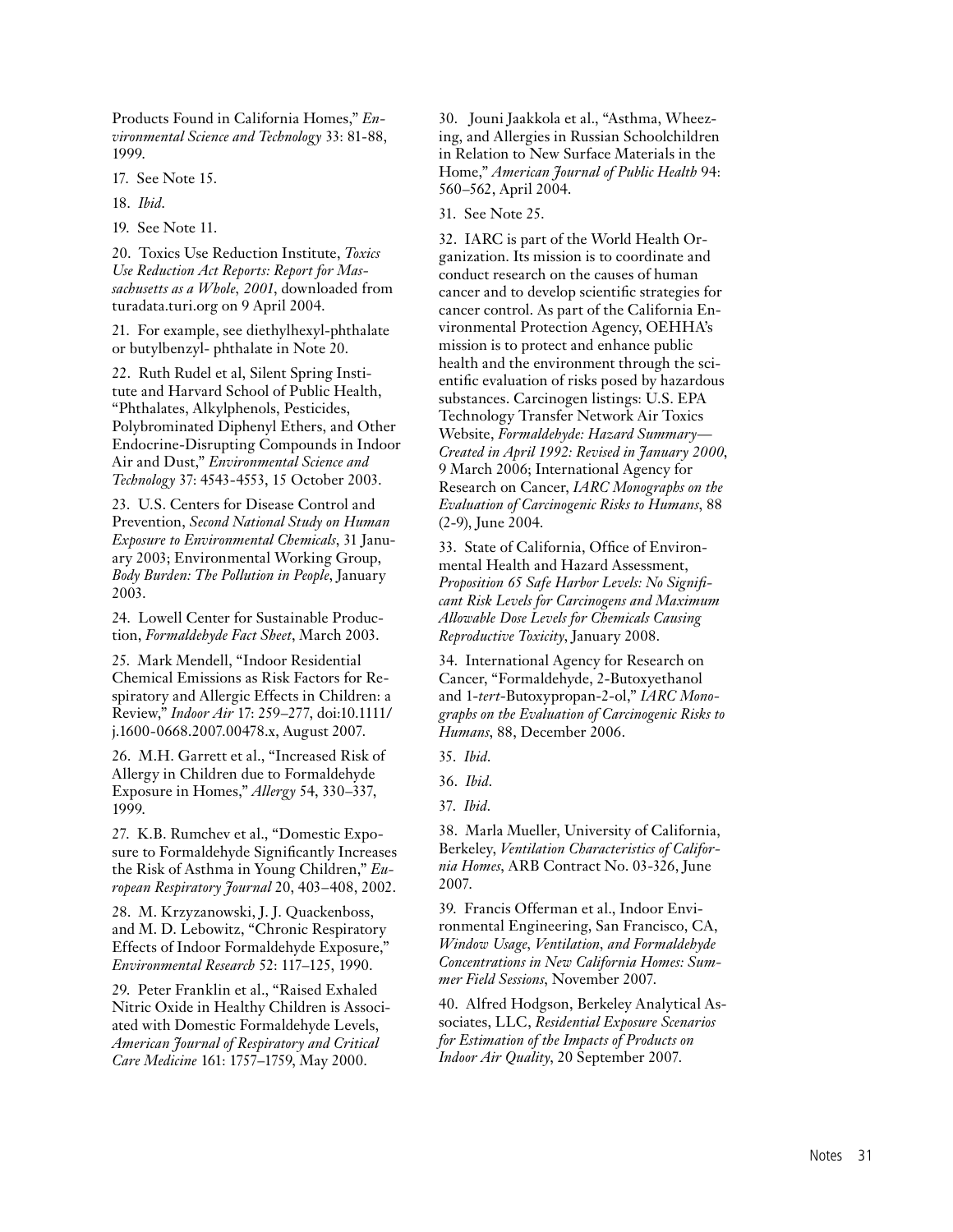41. *Ibid*.

42. 16 ppb: See Note 26; 50 ppb: See Note 27.

43. This estimate makes simplifying assumptions, essentially treating the bedroom as if it were a small independent dwelling with a 40 cubic meter volume and a ventilation rate of 1 air change per hour, and using Equation 1 on page 26.

44. State of California, Office of Environmental Health Hazard Assessment and Air Resources Board, *Final Report on the Identification of Formaldehyde as a Toxic Air Contaminant*, January 1992.

45. See Note 33.

46. *Ibid*.

47. California Code of Regulations, Sections 12705 and 12805.

48. See Note 11.

49. See Note 33.

50. Tracey Woodruff et al, U.S. Environmental Protection Agency, "Trends in Environmentally Related Childhood Illnesses," *Pediatrics* 113: 1133-1140, April 2004.

51. See Note 7.

52. See Notes 6 and 7.

53. See Note 15.

54. Nicolas Ashford et al., "A Hard Look at Federal Regulation of Formaldehyde: A Departure from Reasoned Decisionmaking," *Harvard Environmental Law Review* 7: 297- 370, 1983.

55. Chemical Industry Institute of Toxicology, *Statement Concerning Research Findings*, Docket No. 11109, 8 October 1979.

56. Federal Panel on Formaldehyde, "Report of the Federal Panel on Formaldehyde," *Environmental Health Perspectives* 43: 139-168, 1982.

57. See Note 54.

58. *Ibid*.

59. *Ibid*.

60. Consumer Product Safety Commission, *An Update On Formaldehyde: 1997 Revision,*  CPSC Document #725, 1997.

61. California Air Resources Board, *Proposed Airborne Toxic Control Measure for Composite* 

*Wood Products* (factsheet), July 2006.

62. Marla Cone, "U.S. Rules Allow the Sale of Products Others Ban: Chemical-Laden Goods Outlawed in Europe and Japan Are Permitted in the American Market," *Los Angeles Times*, 8 October 2006.

63. Europe's E1 standard is about half of the HUD standard for plywood and particle board. Japan's F standards are even more stringent, forcing new emissions-limiting technology for some products. California Air Resources Board, *Airborne Toxic Control Measure on Composite Wood Products*, Presented at a Public Workshop, Sacramento, CA, 20 June 2006.

64. See Note 62.

65. California Air Resources Board, *Proposed Airborne Toxic Control Measure to Reduce Formaldehyde Emissions from Composite Wood Products* [Board Presentation], 26 April 2007.

66. See Note 63.

67. See Note 44.

68. *Ibid*.

69. Association of Woodworking and Furnishings Suppliers, *Proposed Formaldehyde Regulations for Compwood Sets Emission Limits Industry Believes Are Not Feasible*, undated, downloaded from www.awfs.org on 18 March 2008.

70. Alfred Hodgson and Raja Tannous, Berkeley Analytical Associates, *Meeting the Requirements of the California Composite Wood ATCM Using Chambers of Different Sizes*, 7 September 2007; California Air Resources Board, *Final Regulation Order: Airborne Toxic Control Measure to Reduce Formaldehyde Emissions from Composite Wood Products*, 7 March 2008.

- 71. See Note 4.
- 72. See Note 65.
- 73. See Note 5.
- 74. See Note 7.
- 75. See Note 6.

76. Out of 413 chemicals tested for. Jane Houlian et al., Environmental Working Group, *Body Burden: The Pollution in Newborns*, 14 July 2005.

77. *Ibid*.